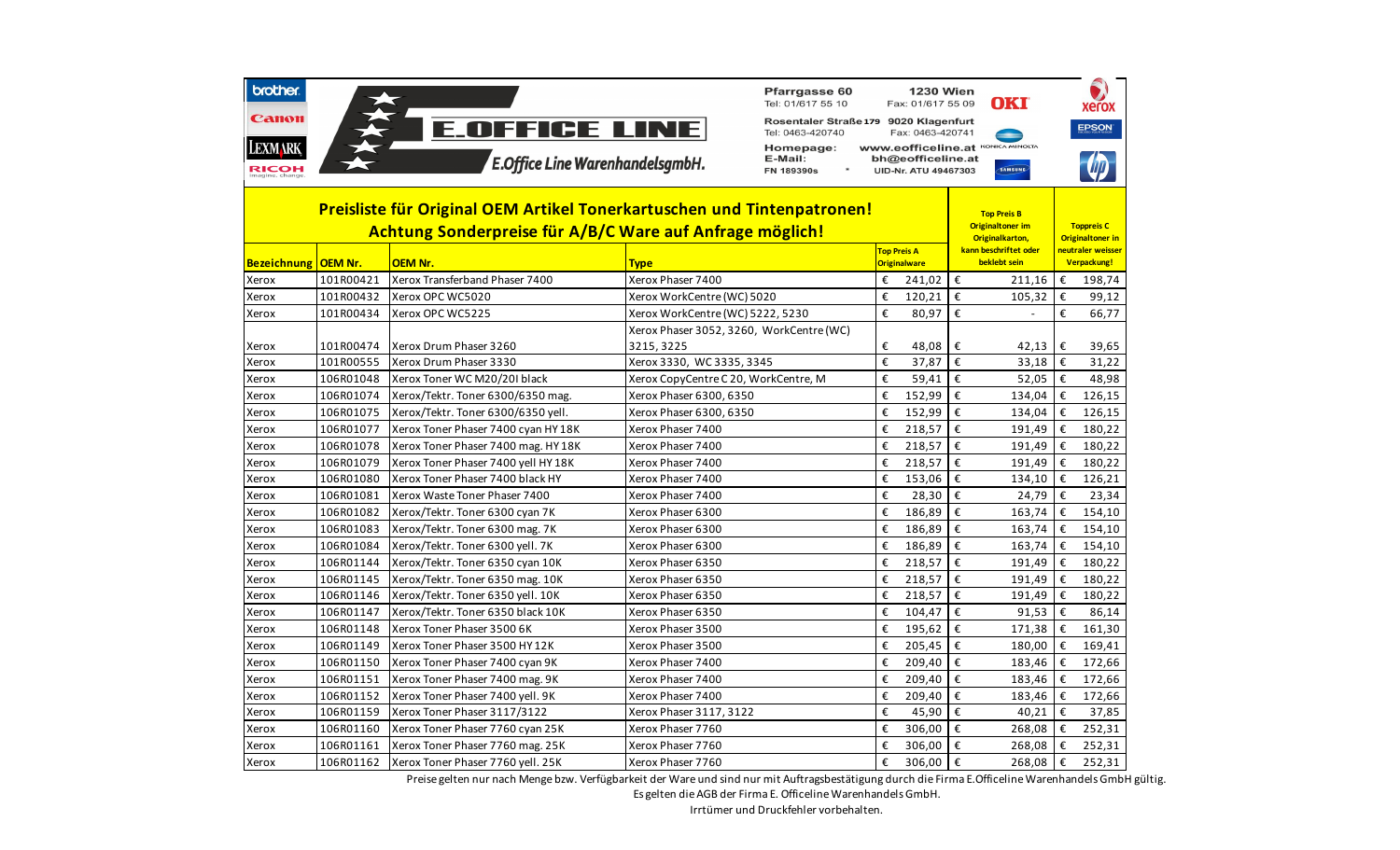| Xerox | 106R01163 | Xerox Toner Phaser 7760 black 32K                                                 | Xerox Phaser 7760                           | €                       | 98,35 $\varepsilon$ | 86,16                             | $\epsilon$ | 81,10  |
|-------|-----------|-----------------------------------------------------------------------------------|---------------------------------------------|-------------------------|---------------------|-----------------------------------|------------|--------|
| Xerox | 106R01205 | Xerox Toner Phaser 6110 mag. OST                                                  | Xerox Phaser 6110, -, Gerät, MFP, Osteuropa | €                       | 36,78 €             | 32,22                             | €          | 30,33  |
| Xerox | 106R01214 | Xerox Toner Phaser 6360 cyan 5K                                                   | Xerox Phaser 6360                           | €                       | 193,37 $\epsilon$   | 169,41                            | €          | 159,44 |
| Xerox | 106R01215 | Xerox Toner Phaser 6360 mag. 5K                                                   | Xerox Phaser 6360                           | €                       | 193,37              | €<br>169,41                       | €          | 159,44 |
| Xerox | 106R01216 | Xerox Toner Phaser 6360 yell. 5K                                                  | Xerox Phaser 6360                           | €                       | 193,37              | €<br>169,41                       | €          | 159,44 |
| Xerox | 106R01217 | Xerox Toner Phaser 6360 black 9K                                                  | Xerox Phaser 6360                           | €                       | 131,15              | €<br>114,89                       | €          | 108,14 |
| Xerox | 106R01218 | Xerox Toner Phaser 6360 cyan HY 12K                                               | Xerox Phaser 6360                           | €                       | 207,64              | €<br>181,91                       | €          | 171,21 |
| Xerox | 106R01219 | Xerox Toner Phaser 6360 mag. HY 12K                                               | Xerox Phaser 6360                           | €                       | 207,64              | €<br>181,91                       | €          | 171,21 |
| Xerox | 106R01220 | Xerox Toner Phaser 6360 yell HY 12K                                               | Xerox Phaser 6360                           | €                       | $207,64$ €          | 181,91                            | €          | 171,21 |
| Xerox | 106R01221 | Xerox Toner Phaser 6360 black HY                                                  | Xerox Phaser 6360                           | €                       | 120,21              | €<br>105,32                       | €          | 99,12  |
| Xerox | 106R01245 | Xerox/Tektr. Toner Pha. 3428 black                                                | Tektronix Phaser 3428                       | €                       | 106,93              | €<br>93,68                        | €          | 88,17  |
| Xerox | 106R01271 | Xerox Toner Phaser 6110 cyan 1K                                                   | Xerox Phaser 6110 MFP                       | €                       | 47,97               | €<br>42,02                        | €          | 39,55  |
| Xerox | 106R01273 | Xerox Toner Phaser 6110 yell. 1K                                                  | Xerox Phaser 6110 MFP                       | €                       | 47,97               | €<br>42,02                        | €          | 39,55  |
| Xerox | 106R01274 | Xerox Toner Phaser 6110 black 2K                                                  | Xerox Phaser 6110 MFP                       | €                       | 58,86               | €<br>51,57                        | €          | 48,54  |
| Xerox | 106R01277 | Xerox Toner 5020 black 1x2                                                        | Xerox 5020, (WC), WorkCentre                | €                       | 24,04               | €<br>21,06                        | €          | 19,82  |
| Xerox | 106R01278 | Xerox Toner Phaser 6130 cyan 1,9K                                                 | Xerox 6130, Phaser                          | €                       | 82,52               | $\boldsymbol{\epsilon}$<br>72,29  | €          | 68,04  |
| Xerox | 106R01279 | Xerox Toner Phaser 6130 mag. 1,9K                                                 | Xerox 6130, Phaser                          | €                       | 82,52               | €<br>72,29                        | €          | 68,04  |
| Xerox | 106R01280 | Xerox Toner Phaser 6130 yell. 1,9K                                                | Xerox 6130, Phaser                          | €                       | 82,52               | €<br>72,29                        | €          | 68,04  |
| Xerox | 106R01281 | Xerox Toner Phaser 6130 black 2,5K                                                | Xerox 6130, Phaser                          | €                       | 80,70               | $\epsilon$<br>70,70               | €          | 66,54  |
| Xerox | 106R01282 | Xerox Toner Phaser 6130 cyan 2,5K Ost-Europa Xerox Phaser 6130 Ost-Europa Geräte  |                                             | €                       | 77,59               | €<br>67,97                        | €          | 63,98  |
| Xerox | 106R01283 | Xerox Toner Phaser 6130 mag. 2,5K Ost-Europa Xerox Phaser 6130 Ost-Europa Geräte  |                                             | €                       | 77,59               | €<br>67,97                        | €          | 63,98  |
| Xerox | 106R01284 | Xerox Toner Phaser 6130 yell. 2,5K Ost-Europa Xerox Phaser 6130 Ost-Europa Geräte |                                             | $\boldsymbol{\epsilon}$ | 77,59               | €<br>67,97                        | €          | 63,98  |
| Xerox | 106R01285 | Xerox Toner Phaser 6130 black 2,5K Ost-Europa Xerox Phaser 6130 Ost-Europa Geräte |                                             | €                       | 75,41               | €<br>66,06                        | €          | 62,18  |
| Xerox | 106R01294 | Xerox Toner Phaser 5550 black 35K                                                 | Xerox 5550, Phaser                          | €                       | 119,54              | $\boldsymbol{\epsilon}$<br>104,73 | €          | 98,57  |
| Xerox | 106R01300 | Xerox Ink 7142 black 220ml                                                        | Xerox 7142                                  | €                       | 107,69              | $\epsilon$<br>94,34               | €          | 88,79  |
| Xerox | 106R01301 | Xerox Ink 7142 cyan 220ml                                                         | Xerox 7142                                  | €                       | 107,69              | €<br>94,34                        | €          | 88,79  |
| Xerox | 106R01302 | Xerox Ink 7142 mag. 220ml                                                         | Xerox 7142                                  | €                       | 107,69              | $\boldsymbol{\epsilon}$<br>94,34  | €          | 88,79  |
| Xerox | 106R01303 | Xerox Ink 7142 yell. 220ml                                                        | Xerox 7142                                  | €                       | 107,69              | €<br>94,34                        | €          | 88,79  |
| Xerox | 106R01305 | Xerox/Tektr. Toner 5225 blk Ost-EU                                                | Xerox WorkCentre (WC) 5225                  | €                       | 87,43               | €<br>76,59                        | €          | 72,09  |
| Xerox | 106R01306 | Xerox/Tektr. Toner 5225 black 30K                                                 | Xerox WorkCentre (WC) 5222, 5225, 5230      | €                       | 83,74               | €<br>73,36                        | €          | 69,05  |
| Xerox | 106R01316 | Xerox Toner WC 6400 black 12K                                                     | Xerox WorkCentre (WC) 6400                  | €                       | 85,24               | €<br>74,68                        | €          | 70,29  |
| Xerox | 106R01317 | Xerox Toner WC 6400 cyan 12K                                                      | Xerox WorkCentre (WC) 6400                  | €                       | 291,42              | €<br>255,31                       | €          | 240,29 |
| Xerox | 106R01318 | Xerox Toner WC 6400 mag. 12K                                                      | Xerox WorkCentre (WC) 6400                  | €                       | 291,42              | €<br>255,31                       | €          | 240,29 |
| Xerox | 106R01319 | Xerox Toner WC 6400 yell. 12K                                                     | Xerox WorkCentre (WC) 6400                  | €                       | 291,42              | €<br>255,31                       | €          | 240,29 |
| Xerox | 106R01331 | Xerox/Tektr. Toner 6125 cyan 1K                                                   | Xerox Phaser 6125                           | €                       | 51,94               | €<br>45,50                        | €          | 42,82  |
| Xerox | 106R01332 | Xerox/Tektr. Toner 6125 mag. 1K                                                   | Xerox Phaser 6125                           | €                       | 51,94               | $\epsilon$<br>45,50               | €          | 42,82  |
| Xerox | 106R01333 | Xerox/Tektr. Toner 6125 yell. 1K                                                  | Xerox Phaser 6125                           | €                       | 51,94               | €<br>45,50                        | €          | 42,82  |
| Xerox | 106R01334 | Xerox/Tektr. Toner 6125 black 2K                                                  | Xerox Phaser 6125                           | €                       | 60,28               | €<br>52,81                        | €          | 49,70  |
| Xerox | 106R01368 | Xerox Waste Toner Bottle WC 6400                                                  | Xerox WorkCentre (WC) 6400                  | €                       | 44,64               | €<br>39,11                        | €          | 36,81  |
| Xerox | 106R01370 | Xerox Toner Phaser 3600 black 7K                                                  | Xerox Phaser 3600 V                         | €                       | 158,47              | €<br>138,83                       | €          | 130,66 |
| Xerox | 106R01371 | Xerox Toner Phaser 3600 black 14K                                                 | Xerox Phaser 3600 V                         | €                       | 233,48 $\epsilon$   | 204,55                            | €          | 192,52 |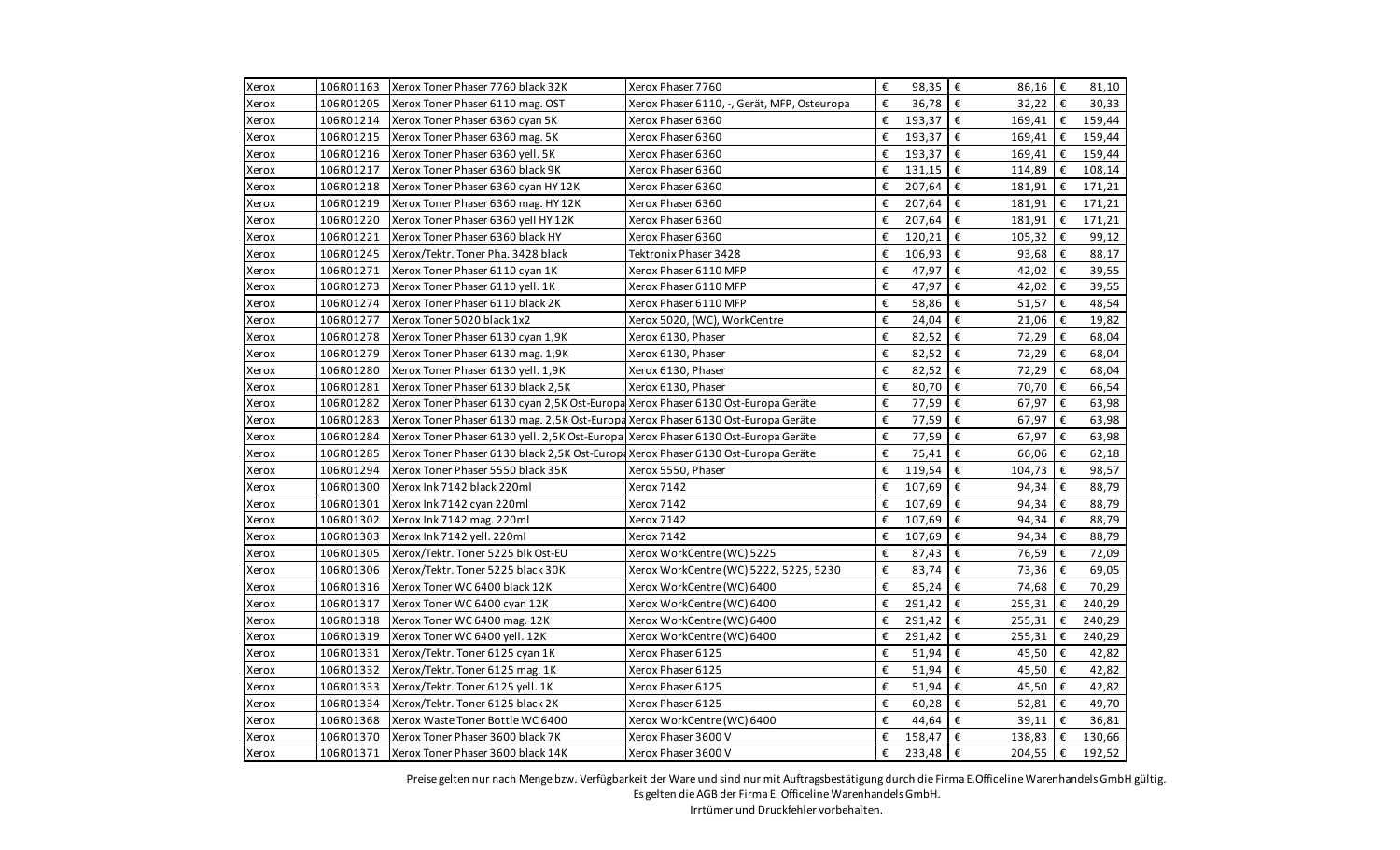| Xerox | 106R01373 | Xerox Toner Phaser 3250 black 3,5K        | Xerox Phaser 3250                        | € | 91,05 $\varepsilon$ | 79,76   €                  |            | 75,07  |
|-------|-----------|-------------------------------------------|------------------------------------------|---|---------------------|----------------------------|------------|--------|
| Xerox | 106R01374 | Xerox Toner Phaser 3250 black 5K          | Xerox Phaser 3250                        | € | $109,03 \in$        | 95,52 $\epsilon$           |            | 89,90  |
| Xerox | 106R01379 | Xerox Toner Phaser 3100 black 4K          | Xerox Phaser 3100                        | € | $121,57$ $\in$      | 106,51                     | €          | 100,24 |
| Xerox | 106R01388 | Xerox Toner Phaser 6280 cyan 2,2K         | Xerox Phaser 6280                        | € | 114,41              | Ι€<br>100,23               | €          | 94,34  |
| Xerox | 106R01389 | Xerox Toner Phaser 6280 mag. 2,2K         | Xerox Phaser 6280                        | € | $114,41$ €          | 100,23                     | €          | 94,34  |
| Xerox | 106R01390 | Xerox Toner Phaser 6280 yell. 2,2K        | Xerox Phaser 6280                        | € | 114,41 $\epsilon$   | 100,23                     | €          | 94,34  |
| Xerox | 106R01391 | Xerox Toner Phaser 6280 black 2,2K        | Xerox Phaser 6280                        | € | 107,05 €            | 93,79                      | €          | 88,27  |
| Xerox | 106R01392 | Xerox Toner Phaser 6280 cyan 5,9K         | Xerox Phaser 6280                        | € | 220,57              | $\vert \epsilon$<br>193,24 | €          | 181,87 |
| Xerox | 106R01393 | Xerox Toner Phaser 6280 mag. 5,9K         | Xerox Phaser 6280                        | € | 220,57 $\epsilon$   | 193,24                     | €          | 181,87 |
| Xerox | 106R01394 | Xerox Toner Phaser 6280 yell. 5,9K        | Xerox Phaser 6280                        | € | $220,57$ $€$        | 193,24                     | €          | 181,87 |
| Xerox | 106R01395 | Xerox Toner Phaser 6280 black 7K          | Xerox Phaser 6280                        | € | 193,40 €            | 169,44                     | €          | 159,47 |
| Xerox | 106R01411 | Xerox Toner Phaser 3300 black 4K          | Xerox Phaser 3300                        | € | 109,53              | 95,96                      | $\epsilon$ | 90,31  |
| Xerox | 106R01412 | Xerox Toner Phaser 3300 black 8K          | Xerox Phaser 3300                        | € | 120,21 $\epsilon$   | 105,32                     | €          | 99,12  |
| Xerox | 106R01414 | Xerox Toner Phaser 3435 black 4K          | Xerox Phaser 3435                        | € | 84,63 $\epsilon$    | 74,15                      | $\epsilon$ | 69,78  |
| Xerox | 106R01415 | Xerox Toner Phaser 3435 black 10K         | Xerox Phaser 3435                        | € | $120,61$ €          | 105,66                     | €          | 99,45  |
| Xerox | 106R01436 | Xerox Toner Phaser 7500 cyan 17,8K        | Xerox Phaser 7500                        | € | 338,78 €            | 296,80                     | €          | 279,34 |
| Xerox | 106R01437 | Xerox Toner Phaser 7500 mag. 17,8K        | Xerox Phaser 7500                        | € | 338,78 €            | 296,80                     | €          | 279,34 |
| Xerox | 106R01438 | Xerox Toner Phaser 7500 yell. 17,8K       | Xerox Phaser 7500                        | € | 338,78 $\epsilon$   | 296,80                     | €          | 279,34 |
| Xerox | 106R01439 | Xerox Toner Phaser 7500 black 19,8K       | Xerox Phaser 7500                        | € | 256,82 $\epsilon$   | 225,00                     | €          | 211,76 |
| Xerox | 106R01452 | Xerox Toner Phaser 6128 cyan 2,5K         | Xerox Phaser 6128                        | € | 101,09 €            | 88,56                      | €          | 83,35  |
| Xerox | 106R01453 | Xerox Toner Phaser 6128 mag. 2,5K         | Xerox Phaser 6128                        | € | 101,09 €            | 88,56                      | €          | 83,35  |
| Xerox | 106R01454 | Xerox Toner Phaser 6128 yell. 2,5K        | Xerox Phaser 6128                        | € | 101,09              | l€<br>88,56                | €          | 83,35  |
| Xerox | 106R01455 | Xerox Toner Phaser 6128 black 3,1K        | Xerox Phaser 6128                        | € | 92,76 €             | 81,27                      | €          | 76,49  |
| Xerox | 106R01463 | Xerox/Tektr. Toner Phaser 6121 cyan 1,5K  | Xerox Phaser 6121                        | € | 74,31 €             | 65,10                      | €          | 61,27  |
| Xerox | 106R01464 | Xerox/Tektr. Toner Phaser 6121 mag. 1,5K  | Xerox Phaser 6121                        | € | 74,31               | $\vert \epsilon$<br>65,10  | €          | 61,27  |
| Xerox | 106R01465 | Xerox/Tektr. Toner Phaser 6121 yell. 1,5K | Xerox Phaser 6121                        | € | 74,31 €             | 65,10                      | €          | 61,27  |
| Xerox | 106R01466 | Xerox/Tektr. Toner Phaser 6121 cyan 2,6K  | Xerox Phaser 6121                        | € | 99,42 $\epsilon$    | 87,10                      | €          | 81,98  |
| Xerox | 106R01467 | Xerox/Tektr. Toner Phaser 6121 mag. 2,6K  | Xerox Phaser 6121                        | € | 99,42               | $\epsilon$<br>87,10        | €          | 81,98  |
| Xerox | 106R01468 | Xerox/Tektr. Toner Phaser 6121 yell. 2,6K | Xerox Phaser 6121                        | € | 99,42 €             | 87,10                      | €          | 81,98  |
| Xerox | 106R01469 | Xerox/Tektr. Toner Phaser 6121 black 2,6K | Xerox Phaser 6121                        | € | 71,08 $\epsilon$    | 62,27                      | €          | 58,61  |
| Xerox | 106R01477 | Xerox Toner Phaser 6140 cyan              | Xerox Phaser 6140, (WC), WorkCentre      | € | 81,95 €             | 71,79                      | €          | 67,57  |
| Xerox | 106R01478 | Xerox Toner Phaser 6140 mag.              | Xerox Phaser 6140, (WC), WorkCentre      | € | 81,95 €             | 71,79                      | €          | 67,57  |
| Xerox | 106R01479 | Xerox Toner Phaser 6140 yell.             | Xerox Phaser 6140, (WC), WorkCentre      | € | 81,95 $\epsilon$    | 71,79                      | €          | 67,57  |
| Xerox | 106R01480 | Xerox Toner Phaser 6140 black             | Xerox Phaser 6140, (WC), WorkCentre      | € | 77,08               | €<br>67,53                 | €          | 63,56  |
|       |           |                                           | Xerox Phaser 3210, WorkCentre (WC) 3110, |   |                     |                            |            |        |
| Xerox | 106R01485 | Xerox Toner WC 3210/3220 black            | 3220                                     | € | 74,33               | €<br>65,12                 | €          | 61,29  |
|       |           |                                           | Xerox Phaser 3210, 3220, WorkCentre (WC) |   |                     |                            |            |        |
| Xerox | 106R01486 | Xerox Toner WC 3210/3220 black            | 3110, 3220                               | € | 94,99               | €<br>83,22 $\epsilon$      |            | 78,32  |
| Xerox | 106R01503 | Xerox Toner Phaser 6700 cyan 5K           | Xerox Phaser 6700                        | € | $148,45$ €          | $130,06$   €               |            | 122,41 |
| Xerox | 106R01504 | Xerox Toner Phaser 6700 mag. 5K           | Xerox Phaser 6700                        | € | $148,45$ €          | 130,06                     | €          | 122,41 |
| Xerox | 106R01505 | Xerox Toner Phaser 6700 yell. 5K          | Xerox Phaser 6700                        | € | $148,45$ €          | 130,06                     | $\epsilon$ | 122,41 |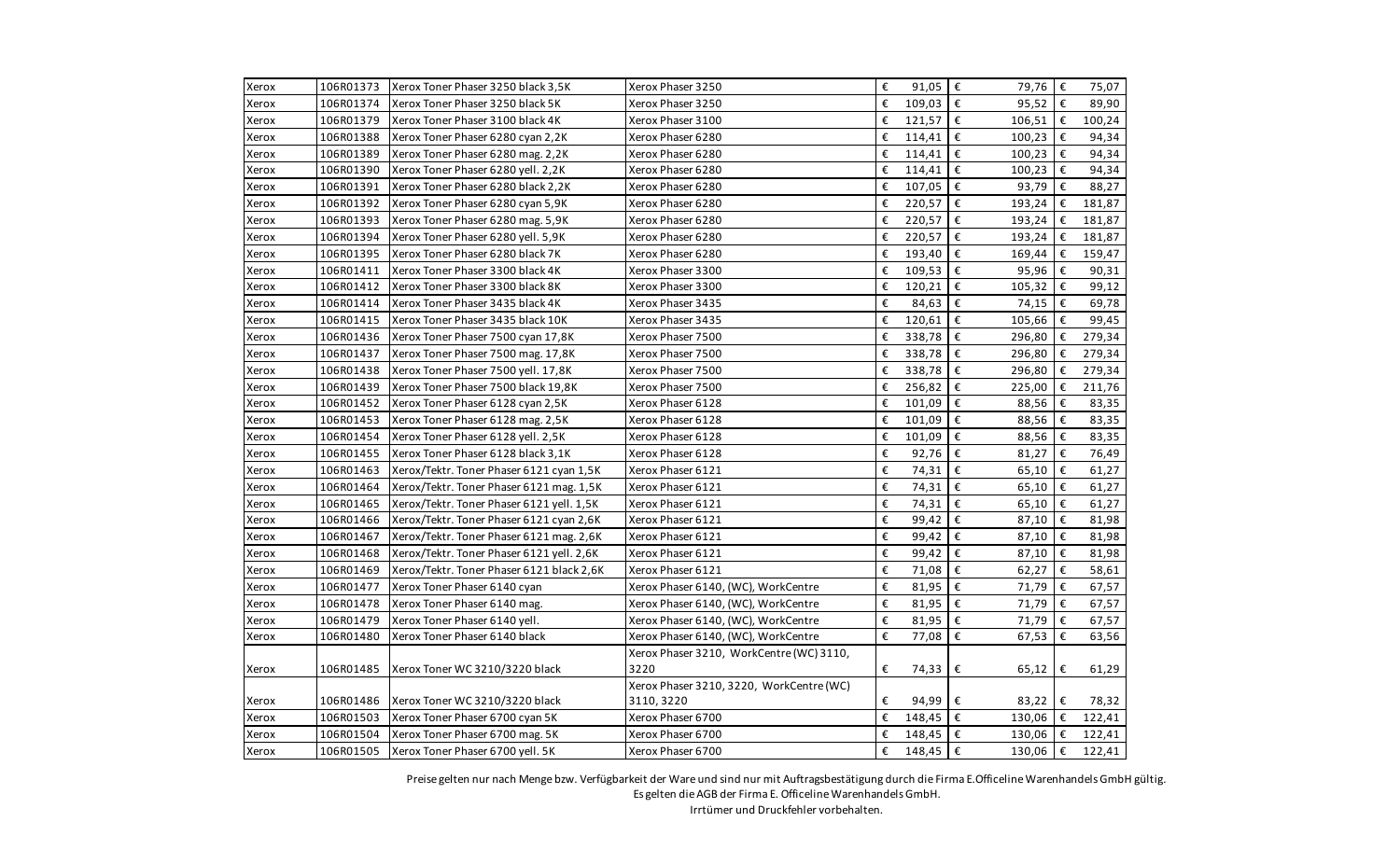| Xerox | 106R01506 | Xerox Toner Phaser 6700 black 7,1K     | Xerox Phaser 6700                         | € | 115,52 $\epsilon$   | $101,21$ $\in$       |            | 95,26    |
|-------|-----------|----------------------------------------|-------------------------------------------|---|---------------------|----------------------|------------|----------|
| Xerox | 106R01507 | Xerox Toner Phaser 6700 cyan HY 12K    | Xerox Phaser 6700                         | € | 243,34 $\epsilon$   | 213,19               | I€         | 200,65   |
| Xerox | 106R01508 | Xerox Toner Phaser 6700 mag. HY 12K    | Xerox Phaser 6700                         | € | 243,34 $\epsilon$   | $213,19$ €           |            | 200,65   |
| Xerox | 106R01509 | Xerox Toner Phaser 6700 yell. HY 12K   | Xerox Phaser 6700                         | € | 243,34 $\epsilon$   | 213,19               | I€         | 200,65   |
| Xerox | 106R01510 | Xerox Toner Phaser 6700 black HY 18K   | Xerox Phaser 6700                         | € | 178,19              | €<br>156,11          | €          | 146,93   |
| Xerox | 106R01530 | Xerox Toner WC 3550 black 11K          | Xerox WorkCentre WC 3550                  | € | 181,70 €            | 159,19               | €          | 149,82   |
| Xerox | 106R1535  | Xerox Toner Phaser 4600 black          | Xerox Phaser 4600, 4620, 4622, DN, V      | € | 273,21              | ∣€<br>239,35         | $\epsilon$ | 225,27   |
| Xerox | 106R01566 | Xerox Toner Phaser 7800 cyan HY 17,2K  | Xerox Phaser 7800                         | € | 330,04 €            | 289,14               | $\epsilon$ | 272,14   |
| Xerox | 106R01567 | Xerox Toner Phaser 7800 mag. HY17,2K   | Xerox Phaser 7800                         | € | 330,04              | ∣€<br>289,14         | €          | 272,14   |
| Xerox | 106R01568 | Xerox Toner Phaser 7800 yell. HY 17,2K | Xerox Phaser 7800                         | € | 330,04              | l€<br>289,14         | €          | 272,14   |
| Xerox | 106R01569 | Xerox Toner Phaser 7800 black HY 24K   | Xerox Phaser 7800                         | € | 278,68 $\epsilon$   | 244,15               | €          | 229,78   |
| Xerox | 106R1591  | Xerox Toner WC 6505 cyan 1K            | Xerox Phaser 6500, WorkCentre (WC) 6505   | € | 54,03               | $\epsilon$<br>47,34  | €          | 44,55    |
| Xerox | 106R1592  | Xerox Toner WC 6505 mag. 1K            | Xerox Phaser 6500, WorkCentre (WC) 6505   | € | 54,03               | ∣€<br>47,34          | €          | 44,55    |
| Xerox | 106R1593  | Xerox Toner WC 6505 yell. 1K           | Xerox Phaser 6500, WorkCentre (WC) 6505   | € | 54,03               | $\epsilon$<br>47,34  | €          | 44,55    |
| Xerox | 106R01594 | Xerox Toner WC 6505 cyan 2,5K          | Xerox Phaser 6500, WorkCentre (WC) 6505   | € | 95,56 $\varepsilon$ | 83,72                | €          | 78,79    |
| Xerox | 106R01595 | Xerox Toner WC 6505 mag. 2,5K          | Xerox Phaser 6500, WorkCentre (WC) 6505   | € | 95,56 €             | 83,72                | €          | 78,79    |
| Xerox | 106R01596 | Xerox Toner WC 6505 yell. 2,5K         | Xerox Phaser 6500, WorkCentre (WC) 6505   | € | 95,56 €             | 83,72                | €          | 78,79    |
| Xerox | 106R01597 | Xerox Toner WC 6505 black 3K           | Xerox Phaser 6500, WorkCentre (WC) 6505   | € | 90,11               | €<br>78,95           | €          | 74,30    |
|       |           |                                        | Xerox Phaser 6000, 6010, WorkCentre (WC)  |   |                     |                      |            |          |
| Xerox | 106R01627 | Xerox Toner Phaser 6000 cyan           | 6015                                      | € | 53,51   €           | 46,88                | €          | 44,12    |
|       |           |                                        | Xerox Phaser 6000, 6010, WorkCentre (WC)  |   |                     |                      |            |          |
| Xerox | 106R01628 | Xerox Toner Phaser 6000 mag.           | 6015                                      | € | 53,51   €           | 46,88                | €          | 44,12    |
|       |           |                                        | Xerox Phaser 6000, 6010, WorkCentre (WC)  |   |                     |                      |            |          |
| Xerox | 106R01629 | Xerox Toner Phaser 6000 yell.          | 6015                                      | € | 53,51               | €<br>46,88           | €          | 44,12    |
|       |           |                                        | Xerox Phaser 6000, 6010, WorkCentre (WC)  |   |                     |                      |            |          |
| Xerox | 106R01630 | Xerox Toner Phaser 6000 black          | 6015                                      | € | 63,62               | €<br>55,73           | €          | 52,46    |
|       |           |                                        | Xerox Phaser 6600, DN, N, 6605, DN, (WC), |   |                     |                      |            |          |
| Xerox | 106R02229 | Xerox Toner Phaser 6600 cyan 6K        | WorkCentre                                | € | 152,37              | €<br>133,49          | €          | 125,64   |
|       |           |                                        | Xerox Phaser 6600, DN, N, 6605, DN, (WC), |   |                     |                      |            |          |
| Xerox | 106R02230 | Xerox Toner Phaser 6600 mag. 6K        | WorkCentre                                | € | 152,37              | €<br>133,49          |            | € 125,64 |
|       |           |                                        | Xerox Phaser 6600, DN, N, 6605, DN, (WC), |   |                     |                      |            |          |
| Xerox | 106R02231 | Xerox Toner Phaser 6600 yell. 6K       | WorkCentre                                | € | 152,37              | €<br>133,49          | €          | 125,64   |
|       |           |                                        | Xerox Phaser 6600, DN, N, 6605, DN, (WC), |   |                     |                      |            |          |
| Xerox | 106R02232 | Xerox Toner Phaser 6600 black 8K       | WorkCentre                                | € | $106,94 \in$        | 93,69                | €          | 88,18    |
| Xerox | 106R02305 | Xerox Toner Phaser 3320 black 5K       | Xerox Phaser 3320                         | € | $108,19$ €          | 94,78                | $\epsilon$ | 89,21    |
| Xerox | 106R02307 | Xerox Toner Phaser 3320 black HY 11K   | Xerox Phaser 3320                         | € | 196,26 $\epsilon$   | 171,94               | €          | 161,82   |
| Xerox | 106R02309 | Xerox Toner WC 3315 black              | Xerox Pahser 3315 V                       | € | 67,39 €             | 59,04                | €          | 55,57    |
| Xerox | 106R02311 | Xerox Toner WC3315 black               | Xerox WorkCentre (WC) 3315, 3325          | € | 97,95 €             | 85,82                | €          | 80,77    |
| Xerox | 106R2599  | Xerox Toner Phaser 7100 cyan           | Xerox Pahser 7100, Phaser, dn, vn         | € | 155,07              | $\epsilon$<br>135,86 | €          | 127,86   |
| Xerox | 106R2600  | Xerox Toner Phaser 7100 mag.           | Xerox Pahser 7100, Phaser, dn, vn         | € | 155,07 €            | 135,86               | Ε          | 127,86   |
| Xerox | 106R2601  | Xerox Toner Phaser 7100 yell.          | Xerox Pahser 7100, Phaser, dn, vn         | € | 155,07              | $\epsilon$<br>135,86 | €          | 127,86   |
| Xerox | 106R2602  | Xerox Toner Phaser 7100 cyan 1x2       | Xerox Phaser 7100, dn, vn                 | € | 238,49 $\epsilon$   | 208,94               | $\epsilon$ | 196,65   |

Preise gelten nur nach Menge bzw. Verfügbarkeit der Ware und sind nur mit Auftragsbestätigung durch die Firma E.Officeline Warenhandels GmbH gültig.

Es gelten die AGB der Firma E. Officeline Warenhandels GmbH.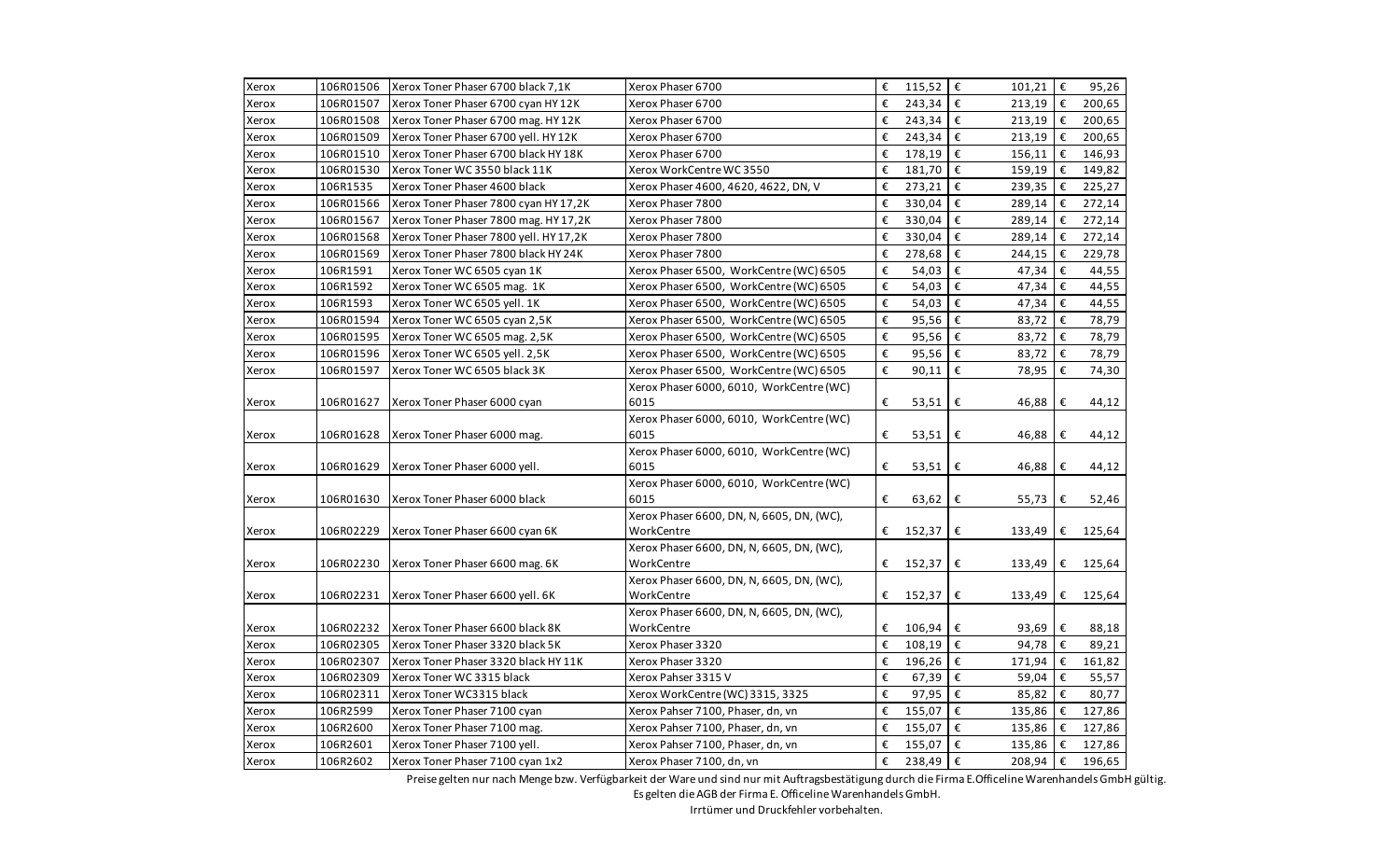| Xerox | 106R2603  | Xerox Toner Phaser 7100 mag. 1x2    | Xerox Phaser 7100, dn, vn                   | €                       | 238,49 $\epsilon$      | 208,94               | €  | 196,65 |
|-------|-----------|-------------------------------------|---------------------------------------------|-------------------------|------------------------|----------------------|----|--------|
| Xerox | 106R2604  | Xerox Toner Phaser 7100 yell. 1x2   | Xerox Phaser 7100, dn, vn                   | €                       | 238,49 $\epsilon$      | 208,94               | €  | 196,65 |
| Xerox | 106R2605  | Xerox Toner Phaser 7100 black 1x2   | Xerox Pahser 7100, Phaser, dn, vn           | €                       | 155,29 $\epsilon$      | 136,05               | €  | 128,05 |
| Xerox | 106R02720 | Xerox Toner Phaser 3610 black 5,9K  | Xerox Phaser 3610                           | €                       | 132,47 $\epsilon$      | 116,06               | €  | 109,23 |
| Xerox | 106R2722  | Xerox Toner WC 3615 black 14,1K     | Xerox WorkCentre WC 3615 DN                 | €                       | 215,75                 | ∣€<br>189,01         | €  | 177,90 |
| Xerox | 106R02731 | Xerox Toner Phaser 3610 black 25,3K | Xerox Phaser 3610, WorkCentre WC 3615 DN    | €                       | 317,21                 | €<br>277,90          | €  | 261,55 |
| Xerox | 106R02756 | Xerox Toner WC 6027 cyan            | Xerox Phaser 6022, WorkCentre WC 6027       | $\boldsymbol{\epsilon}$ | 46,83                  | $\epsilon$<br>41,03  | €  | 38,62  |
| Xerox | 106R02757 | Xerox Toner WC 6027 mag.            | Xerox Phaser 6022, WorkCentre WC 6027       | €                       | 46,83 €                | 41,03                | €  | 38,62  |
| Xerox | 106R02758 | Xerox Toner WC 6027 yell.           | Xerox Phaser 6022, WorkCentre WC 6027       | €                       | 46,83                  | $\epsilon$<br>41,03  | €  | 38,62  |
| Xerox | 106R02759 | Xerox Toner WC 6027 black           | Xerox Phaser 6022, WorkCentre WC 6027       | €                       | 62,35 $\varepsilon$    | 54,62                | €  | 51,41  |
| Xerox | 106R02777 | Xerox Toner Phaser 3260 black 3K    | Xerox WorkCentre (WC) 3215, 3225            | €                       | $61,75$ $\epsilon$     | 54,10                | €  | 50,92  |
| Xerox | 106R03622 | Xerox Toner WC 3335V black 8K       |                                             | €                       | 169,39                 | €<br>148,40          | €  | 139,67 |
| Xerox | 106R3624  | Xerox Toner Phaser 3330 black 15K   |                                             | €                       | $191,11$ €             | 167,42               | €  | 157,58 |
| Xerox | 106R00365 | Xerox Toner 635/645/657             | Xerox 645, WorkCentre WC 635, 657           | €                       | 50,60 €                | 44,33                | €  | 41,72  |
| Xerox | 106R00442 | Xerox Cartridge P1210 6K            | Xerox DokuPrint DP P 1210                   | €                       | 87,43 €                | 76,59                | l€ | 72,09  |
| Xerox | 106R00462 | Xerox/Tektr. Toner Phaser 3400 8K   | Tektronix Phaser 3400                       | €                       | 120,21                 | €<br>105,32          | €  | 99,12  |
| Xerox | 106R00586 | Xerox Toner Pro412                  | Xerox WorkCentre WC 412, 15, i, M, 412, Pro | $\boldsymbol{\epsilon}$ | 59,47                  | €<br>52,10           | €  | 49,03  |
| Xerox | 106R00652 | Xerox Toner Phaser 7750 black 32K   | Xerox Phaser 7750                           | €                       | 71,03                  | ∣€<br>62,23          | €  | 58,57  |
| Xerox | 106R00653 | Xerox Toner Phaser 7750 cyan 22K    | Xerox Phaser 7750                           | €                       | 163,93 €               | 143,62               | €  | 135,17 |
| Xerox | 106R00654 | Xerox Toner Phaser 7750 mag. 22K    | Xerox Phaser 7750                           | €                       | 163,93 $\varepsilon$   | 143,62               | €  | 135,17 |
| Xerox | 106R00655 | Xerox Toner Phaser 7750 yell. 22K   | Xerox Phaser 7750                           | €                       | $163,93$ $\epsilon$    | 143,62               | €  | 135,17 |
| Xerox | 106R00672 | Xerox/Tektr. Toner Pha. 6250 cyan   | Xerox Phaser 6250                           | €                       | 109,29                 | €<br>95,74           | €  | 90,11  |
| Xerox | 106R00673 | Xerox/Tektr. Toner Pha. 6250 mag.   | Xerox Phaser 6250                           | €                       | 109,29                 | €<br>95,74           | €  | 90,11  |
| Xerox | 106R00674 | Xerox/Tektr. Toner Pha. 6250 yell.  | Xerox Phaser 6250                           | €                       | 109,29                 | $\epsilon$<br>95,74  | €  | 90,11  |
| Xerox | 106R00675 | Xerox/Tektr. Toner Pha. 6250 black  | Xerox Phaser 6250                           | €                       | 40,44                  | $\epsilon$<br>35,43  | €  | 33,34  |
| Xerox | 106R00680 | Xerox Toner Phaser 6100 cyan HY 5K  | Xerox Phaser 6100                           | €                       | 115,93 $\epsilon$      | 101,57               | €  | 95,59  |
| Xerox | 106R00681 | Xerox Toner Phaser 6100 mag. HY5K   | Xerox Phaser 6100                           | €                       | 115,93 $\epsilon$      | 101,57               | €  | 95,59  |
| Xerox | 106R00682 | Xerox Toner Phaser 6100 yell. HY 5K | Xerox Phaser 6100                           | €                       | 115,93                 | $\epsilon$<br>101,57 | €  | 95,59  |
| Xerox | 106R00684 | Xerox Toner Phaser 6100 black HY7K  | Xerox Phaser 6100                           | €                       | 90,51                  | €<br>79,30           | €  | 74,63  |
|       |           |                                     | Xerox FaxCenter FC 1012, FaxCentre, 4152,   |                         |                        |                      |    |        |
| Xerox | 106R00685 | Xerox Toner Faxcenter 1012          | 4662, 116, F                                | €                       | $136,16$ €             | 119,29               | €  | 112,27 |
| Xerox | 106R00688 | Xerox/Tektr. Toner Phaser 3450 10K  | Xerox Phaser 3450                           | €                       | $109,29$ $\varepsilon$ | 95,74                | €  | 90,11  |
|       |           |                                     | Xerox Phaser 6600, DN, N, WorkCentre (WC)   |                         |                        |                      |    |        |
| Xerox | 108R01121 | Xerox OPC Phaser 6600               | 6605                                        | €                       | 207,86 €               | 182,10               | €  | 171,39 |
| Xerox | 108R1177  | Xerox Transfer Unit Phaser 6600     | Xerox Phaser 6600, DN, N                    | €                       | 216,30                 | €<br>189,50          | €  | 178,35 |
|       |           |                                     | Xerox Phaser 6600, DN, N, 6605, DN, (WC),   |                         |                        |                      |    |        |
| Xerox | 108R01124 | Xerox Waste Toner Phaser 6600       | WorkCentre                                  | €                       | 20,61                  | €<br>18,05           | €  | 16,99  |
| Xerox | 108R01148 | Xerox Drum Phaser 7100 c/m/y 24K    |                                             | €                       | 71,37                  | €<br>62,53           | €  | 58,85  |
| Xerox | 108R01151 | Xerox Drum Phaser 7100 black 24K    |                                             | €                       | 71,08 $\epsilon$       | 62,27                | l€ | 58,61  |
| Xerox | 108R00329 | Xerox Maintenance Kit DP N2125      | Xerox DokuPrint DP N 2125 b                 | €                       | 301,50                 | €<br>264,14          | €  | 248,60 |
| Xerox | 108R00336 | Xerox Druckk. FC170 black           | Xerox FaxCentre FC 160, 170                 | €                       | 22,92 $\epsilon$       | 20,08                | ∣€ | 18,90  |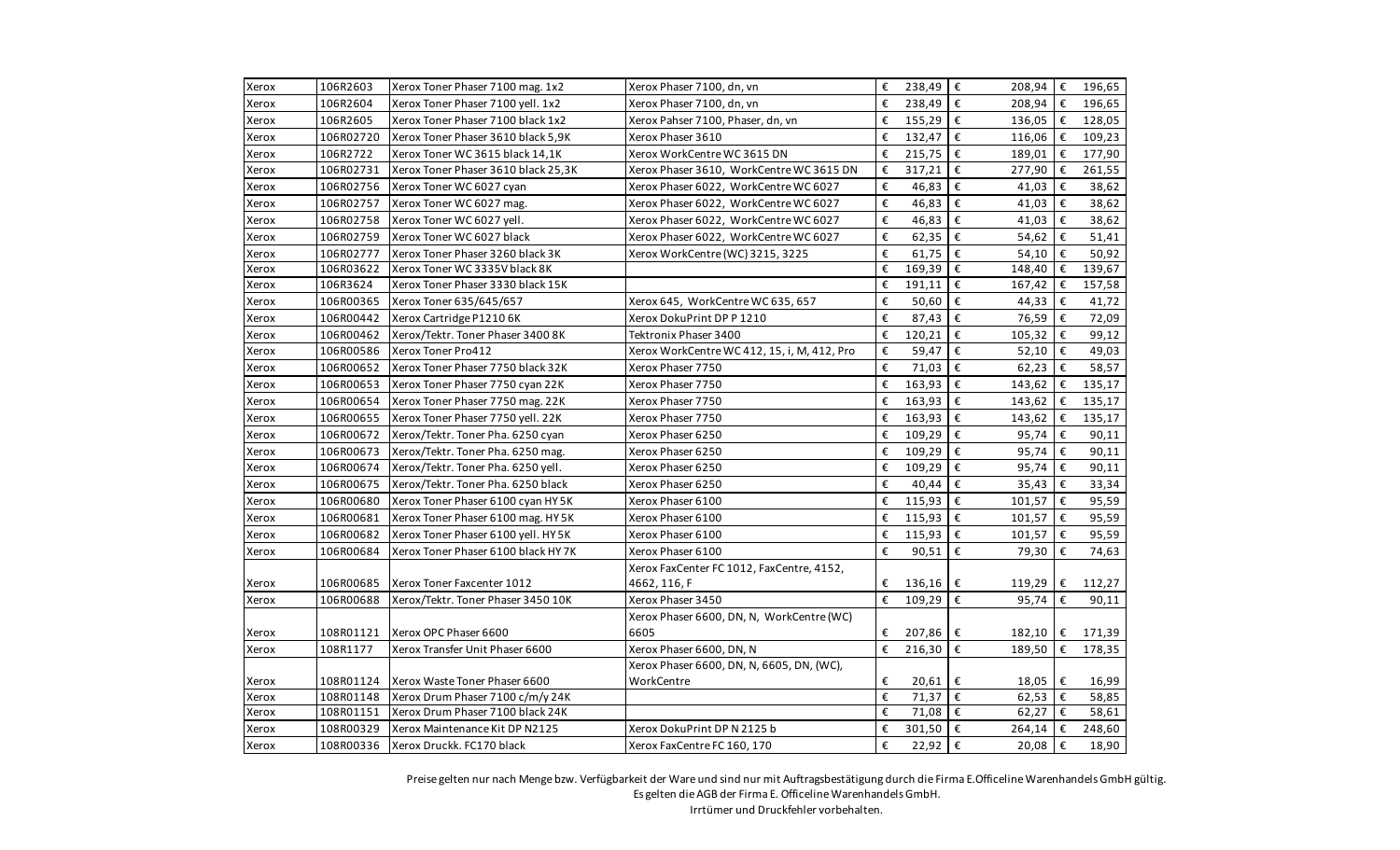|       |           |                                     | Xerox Document Work Centre DWC 5765, 5775, |   |            |                                  |   |        |
|-------|-----------|-------------------------------------|--------------------------------------------|---|------------|----------------------------------|---|--------|
|       |           |                                     | 5790, 5865, 5875, 5890, WorkCentre (WC)    |   |            |                                  |   |        |
| Xerox | 108R00493 | Xerox Heftklammern DC545 3x5000     | 5845, 5855, 5865, 5875, 5890               | € | 76,50      | €<br>67,02                       | € | 63,08  |
| Xerox | 108R00575 | Xerox Waste Toner Phaser 7750/7760  | Xerox Phaser 7750, 7760                    | € | 22,51      | €<br>19,72                       | € | 18,56  |
| Xerox | 108R00579 | Xerox Transfer Unit Phaser 7750     | Xerox Phaser 7750                          | € | 109,29     | €<br>95,74                       | € | 90,11  |
| Xerox | 108R00580 | Xerox Belt Cleaner Phaser 7750      |                                            | € | 89,47      | €<br>78,39                       | € | 73,78  |
| Xerox | 108R00591 | Xerox Imaging Kit Pha. 6250         |                                            | € | 278,68     | €<br>244,15                      | € | 229,78 |
| Xerox | 108R00593 | Xerox Bildtrommel 6100 (23K)        |                                            | € | 160,24     | €<br>140,39                      | € | 132,13 |
| Xerox | 108R00594 | Xerox Transfer-Kit 6100 (23K)       |                                            | € | 195,74     | €<br>171,49                      | € | 161,40 |
| Xerox | 108R00601 | Xerox Maintenance Kit Phaser 4500   | Xerox Phaser 4500                          | € | 120,21     | €<br>105,32                      | € | 99,12  |
| Xerox | 108R00603 | Xerox Maint. Kit Phaser 8400 30K    | Xerox Phaser 8400                          | € | 131,24     | €<br>114,98                      | € | 108,22 |
| Xerox | 108R00604 | Xerox Stix Pha.8400 black 1x3       | Xerox Phaser 8400                          | € | 66,66      | €<br>58,40                       | € | 54,97  |
| Xerox | 108R00605 | Xerox Stix Pha.8400 cyan 1x3        | Xerox Phaser 8400                          | € | 96,17      | €<br>84,25                       | € | 79,30  |
| Xerox | 108R00606 | Xerox Stix Pha.8400 mag. 1x3        | Xerox Phaser 8400                          | € | 96,17      | €<br>84,25                       | € | 79,30  |
| Xerox | 108R00607 | Xerox Stix Pha.8400 yell. 1x3       | Xerox Phaser 8400                          | € | 96,17      | €<br>84,25                       | € | 79,30  |
| Xerox | 108R00608 | Xerox Stix Pha.8400 black 1x6       | Xerox Phaser 8400                          | € | 71,03      | €<br>62,23                       | € | 58,57  |
| Xerox | 108R00645 | Xerox/Tektr. Imag. Unit 6300/6350   | Xerox Phaser 6300, 6350                    | € | 233,73     | €<br>204,77                      | € | 192,72 |
| Xerox | 108R00646 | Xerox/Tektr.TransferUnit 6300/6350  | Xerox Phaser 6300, 6350, 6360              | € | 70,14      | €<br>61,45                       | € | 57,83  |
| Xerox | 108R00647 | Xerox Drum Phaser 7400 cyan 30K     | Xerox Phaser 7400                          | € | 207,47     | €<br>181,76                      | € | 171,07 |
| Xerox | 108R00648 | Xerox Drum Phaser 7400 mag. 30K     | Xerox Phaser 7400,                         | € | 207,47     | €<br>181,76                      | € | 171,07 |
| Xerox | 108R00649 | Xerox Drum Phaser 7400 yell. 30K    | Xerox Phaser 7400,                         | € | 207,47     | €<br>181,76                      | € | 171,07 |
| Xerox | 108R00650 | Xerox Drum Phaser 7400 black 30K    | Xerox Phaser 7400                          | € | 153,47     | €<br>134,45                      | € | 126,54 |
| Xerox | 108R00660 | Xerox Stix C2424 cyan 1x3           | Xerox WorkCentre WCC2424                   | € | 95,88      | €<br>84,00                       | € | 79,06  |
| Xerox | 108R00661 | Xerox Stix C2424 mag. 1x3           | Xerox WorkCentre WCC 2424                  | € | 95,88      | €<br>84,00                       | € | 79,06  |
| Xerox | 108R00662 | Xerox Stix C2424 yell. 1x3          | Xerox WorkCentre WCC 2424                  | € | 95,88      | €<br>84,00                       | € | 79,06  |
| Xerox | 108R00663 | Xerox Stix C2424 black 1x3          | Xerox WorkCentre WC C 2424                 | € | 58,80      | €<br>51,51                       | € | 48,48  |
| Xerox | 108R00664 | Xerox Stix C2424 black 1x6          | Xerox WorkCentre WCC2424                   | € | 95,08      | €<br>83,30                       | € | 78,40  |
| Xerox | 108R00668 | Xerox Stix Pha.8500 black 1x3       | Xerox Phaser 8500 N, 8550, DP              | € | 55,46      | €<br>48,59                       | € | 45,73  |
| Xerox | 108R00669 | Xerox Stix Pha.8500 cyan 1x3        | Xerox Phaser 8500 N, 8550, DP              | € | 78,55      | $\boldsymbol{\epsilon}$<br>68,82 | € | 64,77  |
| Xerox | 108R00670 | Xerox Stix Pha.8500 mag. 1x3        | Xerox Phaser 8500 N, 8550, DP              | € | 78,55      | €<br>68,82                       | € | 64,77  |
| Xerox | 108R00671 | Xerox Stix Pha.8500 yell. 1x3       | Xerox Phaser 8500 N, 8550, DP              | € | 78,55      | €<br>68,82                       | € | 64,77  |
| Xerox | 108R00672 | Xerox Stix Pha.8500 black 1x6       | Xerox Phaser 8500 N, 8550, DP              | € | 75,38      | €<br>66,04                       | € | 62,15  |
| Xerox | 108R00675 | Xerox Maintenance Kit Pha. 8500     | Xerox Phaser 8500 N, 8550, DP, 8560        | € | 96,17      | €<br>84,25                       | € | 79,30  |
| Xerox | 108R00676 | Xerox Maintenance Kit Pha. 8550     | Xerox Phaser 8550 DP, 8560                 | € | 118,03     | €<br>103,40                      | € | 97,32  |
| Xerox | 108R00691 | Xerox Drum Phaser 6120              |                                            | € | 142,07     | €<br>124,47                      | € | 117,14 |
| Xerox | 108R00697 | Xerox Drumkit Phaser 7400 c/m/y 30K | Xerox Phaser 7400                          | € | 426,21     | €<br>373,40                      | € | 351,43 |
| Xerox | 108R00710 | Xerox Heftklammern Nachfüll. 3x5000 |                                            | € | 33,23      | €<br>29,11                       | € | 27,40  |
| Xerox | 108R00713 | Xerox Imaging Unit Phaser 7760      |                                            | € | 213,10     | €<br>186,69                      | € | 175,71 |
| Xerox | 108R00718 | Xerox Maintenance Kit Phaser 4510   | Xerox Phaser 4510                          | € | 194,12     | €<br>170,07                      | € | 160,06 |
| Xerox | 108R00722 | Xerox Waste Toner Phaser 6110       | Xerox Phaser 6110 MFP                      | € | 17,10      | €<br>14,98                       | € | 14,10  |
| Xerox | 108R00723 | Xerox Stix Pha.8560 cyan 1x3        | Xerox Phaser 8560                          | € | 113,74     | €<br>99,65                       | € | 93,78  |
| Xerox | 108R00724 | Xerox Stix Pha.8560 mag. 1x3        | Xerox Phaser 8560                          | € | $113,74$ € | 99,65                            | € | 93,78  |

Preise gelten nur nach Menge bzw. Verfügbarkeit der Ware und sind nur mit Auftragsbestätigung durch die Firma E.Officeline Warenhandels GmbH gültig.

Es gelten die AGB der Firma E. Officeline Warenhandels GmbH.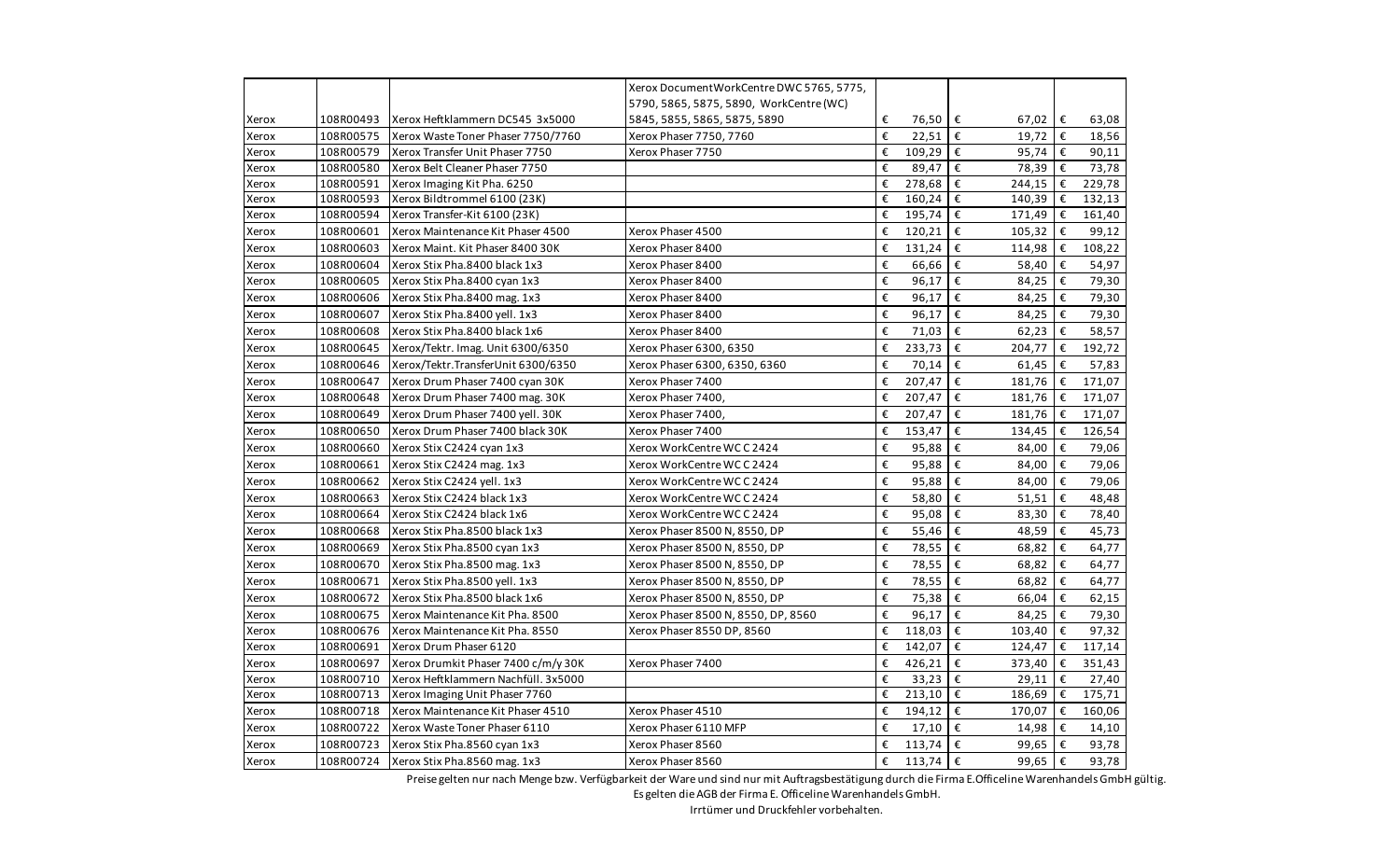| Xerox | 108R00725 | Xerox Stix Pha.8560 yell. 1x3            | Xerox Phaser 8560                         | € | 113,74 $\epsilon$           | 99,65                            | $\boldsymbol{\epsilon}$ | 93,78  |
|-------|-----------|------------------------------------------|-------------------------------------------|---|-----------------------------|----------------------------------|-------------------------|--------|
| Xerox | 108R00726 | Xerox Stix Pha.8560 black 1x3            | Xerox Phaser 8560                         | € | $69,43 \mid \epsilon$       | 60,83                            | €                       | 57,25  |
| Xerox | 108R00727 | Xerox Stix Pha.8560 black 1x6            | Xerox Phaser 8560                         | € | $105,74$ €                  | 92,64                            | €                       | 87,19  |
| Xerox | 108R00744 | Xerox Imaging Unit Phaser 6110           | Xerox Phaser 6110 MFP                     | € | 152,74                      | $\epsilon$<br>133,82             | €                       | 125,94 |
| Xerox | 108R00746 | Xerox Stix Ink cyan 1x6                  | Xerox 8860 MFP                            | € | 61,34                       | $\epsilon$<br>53,74              | €                       | 50,58  |
| Xerox | 108R00747 | Xerox Stix Ink mag. 1x6                  | Xerox 8860 MFP                            | € | 61,34                       | €<br>53,74                       | €                       | 50,58  |
| Xerox | 108R00748 | Xerox Stix Ink yell. 1x6                 | Xerox 8860 MFP                            | € | 61,34                       | €<br>53,74                       | €                       | 50,58  |
| Xerox | 108R00749 | Xerox Stix Ink black 1x6                 | Xerox 8860 MFP                            | € | 189,27                      | €<br>165,82                      | €                       | 156,06 |
| Xerox | 108R00793 | Xerox/Tektr. Cartr. Pha. 3635 black 5K   | Xerox Phaser 3635                         | € | $108,19$ $\varepsilon$      | 94,78                            | €                       | 89,21  |
| Xerox | 108R00795 | Xerox/Tektr. Cartr. Pha. 3635 black 10K  | Xerox Phaser 3635                         | € | 154,12                      | €<br>135,02                      | €                       | 127,08 |
|       |           |                                          | Xerox ColorQube CQ9200, 9201, 9202, 9203, |   |                             |                                  |                         |        |
| Xerox | 108R00829 | Xerox Toner ColorQube 9303 cyan 1x4      | 9300, 9301, 9302, 9303                    | € | 117,71                      | €<br>103,12                      | €                       | 97,06  |
|       |           |                                          | Xerox ColorQube CQ9200, 9201, 9202, 9203, |   |                             |                                  |                         |        |
| Xerox | 108R00830 | Xerox Toner ColorQube 9303 mag. 1x4      | 9300, 9301, 9302, 9303                    | € | $117,71$   €                | 103,12                           | €                       | 97,06  |
| Xerox | 108R00831 | Xerox Toner ColorQube 9303 yell. 1x4     | Xerox ColorQube CQ 9303                   | € | 117,71                      | €<br>103,12                      | €                       | 97,06  |
| Xerox | 108R00861 | Xerox Drum Phaser 7500 black 80K         | Xerox Phaser 7500                         | € | 82,08 $\varepsilon$         | 71,91                            | €                       | 67,68  |
| Xerox | 108R00865 | Xerox Waste Toner Phaser 7500            |                                           | € | 37,16 $\overline{\epsilon}$ | 32,56                            | €                       | 30,64  |
| Xerox | 108R00868 | Xerox OPC Phaser 6121                    | Xerox Phaser 6121                         | € | 67,96                       | €<br>59,54                       | €                       | 56,04  |
| Xerox | 108R00908 | Xerox. Toner 3160 black                  | Xerox Phaser 3140, 3160                   | € | 51,59                       | €<br>45,19                       | €                       | 42,54  |
| Xerox | 108R00909 | Xerox Toner Phaser 3140 black 2,5K       | Xerox Phaser 3140                         | € | 54,63                       | $\boldsymbol{\epsilon}$<br>47,86 | €                       | 45,05  |
| Xerox | 108R00931 | Xerox Tinte 8570 cyan 1x2                | Xerox ColorQube CQ 8570                   | € | 111,04                      | $\epsilon$<br>97,28              | €                       | 91,56  |
| Xerox | 108R00932 | Xerox Tinte 8570 mag. 1x2                | Xerox ColorQube CQ 8570                   | € | 111,04                      | €<br>97,28                       | €                       | 91,56  |
| Xerox | 108R00933 | Xerox Tinte 8570 yell. 1x2               | Xerox ColorQube CQ 8570                   | € | 111,04                      | $\boldsymbol{\epsilon}$<br>97,28 | €                       | 91,56  |
| Xerox | 108R00935 | Xerox Tinte 8570 black 1x4               | Xerox ColorQube CQ 8570                   | € | 111,04                      | €<br>97,28                       | €                       | 91,56  |
| Xerox | 108R00954 | Xerox Toner ColorQube 8870 cyan 1x6      | Xerox ColorQube CQ 8870                   | € | 69,09                       | $\epsilon$<br>60,53              | €                       | 56,97  |
| Xerox | 108R00955 | Xerox Toner ColorQube 8870 mag. 1x6      | Xerox ColorQube CQ 8870                   | € | 69,09                       | €<br>60,53                       | €                       | 56,97  |
| Xerox | 108R00956 | Xerox Toner ColorQube 8870 yell. 1x6     | Xerox ColorQube CQ 8870                   | € | 69,09                       | €<br>60,53                       | €                       | 56,97  |
| Xerox | 108R00957 | Xerox Toner ColorQube 8870 black 1x6     | Xerox ColorQube CQ 8870                   | € | 203,27                      | €<br>178,08                      | €                       | 167,61 |
| Xerox | 108R00971 | Xerox Drum Phaser 6700 cyan 50K          | Xerox Phaser 6700                         | € | 82,51                       | €<br>72,28                       | €                       | 68,03  |
| Xerox | 108R00972 | Xerox Drum Phaser 6700 mag. 50K          | Xerox Phaser 6700                         | € | 82,51                       | €<br>72,28                       | €                       | 68,03  |
| Xerox | 108R00973 | Xerox Drum Phaser 6700 yell. 50K         | Xerox Phaser 6700                         | € | 82,51                       | $\epsilon$<br>72,28              | €                       | 68,03  |
| Xerox | 108R00974 | Xerox Drum Phaser 6700 black 50K         | Xerox Phaser 6700                         | € | 66,00 €                     | 57,83                            | €                       | 54,42  |
| Xerox | 108R00982 | Xerox Waste Toner Bottle Phaser 7800 20K | Xerox Phaser 7800                         | € | 40,40                       | €<br>35,39                       | €                       | 33,31  |
| Xerox | 108R0995  | Xerox Stix CQ8700 cyan 1x2               | Xerox ColorQube CQ 8700, 8900             | € | 98,48                       | €<br>86,28                       | €                       | 81,20  |
| Xerox | 108R0996  | Xerox Stix CQ8700 mag. 1x2               | Xerox ColorQube CQ 8700, 8900             | € | 98,48                       | €<br>86,28                       | €                       | 81,20  |
| Xerox | 108R0997  | Xerox Stix CQ8700 yell. 1x2              | Xerox ColorQube CQ 8700, 8900             | € | 98,48                       | €<br>86,28                       | €                       | 81,20  |
| Xerox | 108R0999  | Xerox Stix CQ8700 black 1x4              | Xerox ColorQube CQ 8700, 8900             | € | 107,60                      | €<br>94,27                       | €                       | 88,72  |
| Xerox | 109R00725 | Xerox Cartridge Phaser 3130 black        | Tektronix Phaser 3130                     | € | 72,11                       | $\epsilon$<br>63,17              | €                       | 59,46  |
| Xerox | 109R00746 | Xerox/Tektr.Toner Pha. 3150 black        | Xerox Phaser 3150                         | € | 88,25                       | €<br>77,32                       | €                       | 72,77  |
| Xerox | 109R00747 | Xerox/Tektr.Toner Pha. 3150 black        | Xerox Phaser 3150                         | € | 93,04 €                     | 81,52                            | $\epsilon$              | 76,72  |
|       |           |                                          |                                           |   |                             |                                  |                         |        |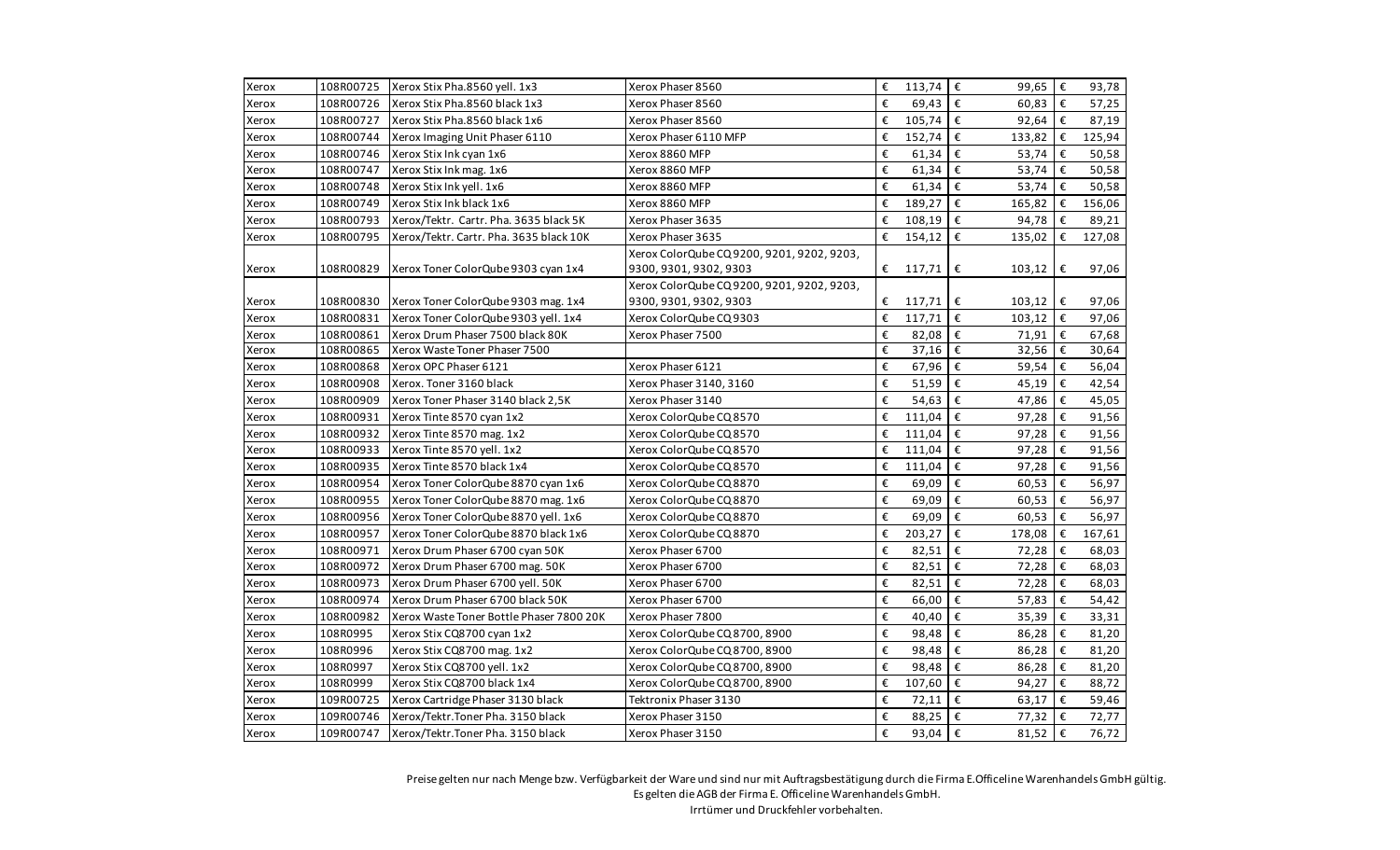|       |           |                                     | Xerox Document Work Centre DWC 5765, 5775,<br>5790, 5865, 5875, 5890, WorkCentre (WC) |   |                              |                                   |    |        |
|-------|-----------|-------------------------------------|---------------------------------------------------------------------------------------|---|------------------------------|-----------------------------------|----|--------|
| Xerox | 109R00772 | Xerox Fuser WC5765                  | 5865, 5875, 5890                                                                      | € | 333,90 $\epsilon$            | 292,53                            | €  | 275,32 |
| Xerox | 109R00783 | Xerox Maint, Kit Phaser 8570 30K    | Xerox ColorQube CQ 8570, 8870                                                         | € | 86,73                        | l€<br>75,98                       | €  | 71,51  |
| Xerox | 109R00784 | Xerox Wartungskit Phaser 8570       | Xerox ColorQube CQ 8570, 8700, 8870, 8900                                             | € | 52,42                        | $\epsilon$<br>45,93               | €  | 43,22  |
| Xerox | 113R00195 | Xerox Cartridge N4525               | Xerox DokuPrint DP 4525                                                               | € | 174,85 $\epsilon$            | 153,19                            | €  | 144,18 |
| Xerox | 113R00446 | Xerox Toner N2125 black 15K         | Xerox DokuPrint DP N 2125 b                                                           | € | 109,29                       | €<br>95,74                        | €  | 90,11  |
| Xerox | 113R00495 | Xerox/Tektr. Cartridge Phaser 5400  | Xerox Phaser 5400                                                                     | € | 106,01                       | $\overline{\epsilon}$<br>92,87    | €  | 87,41  |
| Xerox | 113R00623 | Xerox Drum DC490st black            |                                                                                       | € | 367,72 $\overline{\epsilon}$ | 322,15                            | €  | 303,20 |
| Xerox | 113R00655 | Xerox Drum Unit Faxcenter 1012      |                                                                                       | € | 100,98                       | ∣€<br>88,47                       | €  | 83,26  |
| Xerox | 113R00656 | Xerox Cartridge Phaser 4500 10K     | Xerox Phaser 4500                                                                     | € | 166,82 €                     | 146,15                            | €  | 137,55 |
| Xerox | 113R00657 | Xerox Cartridge Phaser 4500 18K     | Xerox Phaser 4500                                                                     | € | 221,28 $\epsilon$            | 193,86                            | €  | 182,46 |
| Xerox | 113R00663 | Xerox OPC WC Pro 412                | Xerox WorkCentre WCM15i                                                               | € | 85,98 €                      | 75,33                             | €  | 70,90  |
| Xerox | 113R00668 | Xerox Toner Phaser 5500 30K         | Xerox Phaser 5500                                                                     | € | 110,93                       | $\epsilon$<br>97,18               | €  | 91,46  |
| Xerox | 113R00670 | Xerox Drum Phaser 5500 60K          | Xerox Phaser 5550                                                                     | € | 271,54                       | $\epsilon$<br>237,89              | €  | 223,90 |
| Xerox | 113R00671 | Xerox OPC WC M20/201                | Xerox WorkCentre WC 4118                                                              | € | 59,99                        | €<br>52,56                        | €  | 49,46  |
|       |           |                                     | Xerox DocumentWorkCentre DWC 232, 238,                                                |   |                              |                                   |    |        |
| Xerox | 113R00672 | Xerox Drum Unit WC245               | 265, 275, 232, Pro, 245, WC, WorkCentre, 255                                          | € | $212,01$ €                   | 185,74                            | €  | 174,82 |
| Xerox | 113R00689 | Xerox Toner Phaser 6120 cyan 1,5K   | Xerox Phaser 6120                                                                     | € | 60,11                        | I€<br>52,66                       | €  | 49,56  |
| Xerox | 113R00690 | Xerox Toner Phaser 6120 yell. 1,5K  | Xerox Phaser 6120                                                                     | € | 60,11                        | $\epsilon$<br>52,66               | €  | 49,56  |
| Xerox | 113R00691 | Xerox Toner Phaser 6120 mag. 1,5K   | Xerox Phaser 6120                                                                     | € | 60,11 $\epsilon$             | 52,66                             | €  | 49,56  |
| Xerox | 113R00692 | Xerox Toner Phaser 6120 black HY    | Xerox Phaser 6120                                                                     | € | 98,30                        | €<br>86,12                        | €  | 81,06  |
| Xerox | 113R00693 | Xerox Toner Phaser 6120 cyan HY     | Xerox Phaser 6120                                                                     | € | 98,35                        | $\epsilon$<br>86,16               | €  | 81,10  |
| Xerox | 113R00694 | Xerox Toner Phaser 6120 yell. HY    | Xerox Phaser 6120                                                                     | € | 98,35 €                      | 86,16                             | €  | 81,10  |
| Xerox | 113R00695 | Xerox Toner Phaser 6120 mag. HY     | Xerox Phaser 6120                                                                     | € | 98,35                        | $\epsilon$<br>86,16               | €  | 81,10  |
| Xerox | 113R00711 | Xerox Toner Phaser 4510 10K         | Xerox Phaser 4510                                                                     | € | 152,99                       | €<br>134,04                       | €  | 126,15 |
| Xerox | 113R00712 | Xerox Toner Phaser 4510 19K         | Xerox Phaser 4510                                                                     | € | 245,94 $\epsilon$            | 215,47                            | €  | 202,79 |
| Xerox | 113R00719 | Xerox Toner Phaser 6180 cyan 2K     | Xerox Phaser 6180 MFP                                                                 | € | 109,27                       | €<br>95,73                        | €  | 90,10  |
| Xerox | 113R00720 | Xerox Toner Phaser 6180 mag. 2K     | Xerox Phaser 6180 MFP                                                                 | € | 109,27                       | $\epsilon$<br>95,73               | €  | 90,10  |
| Xerox | 113R00721 | Xerox Toner Phaser 6180 yell. 2K    | Xerox Phaser 6180 MFP                                                                 | € | 109,27                       | $\mathbf{f}$<br>95,73             | €  | 90,10  |
| Xerox | 113R00722 | Xerox Toner Phaser 6180 black 3K    | Xerox Phaser 6180 MFP                                                                 | € | 103,26                       | l€<br>90,47                       | €  | 85,14  |
| Xerox | 113R00723 | Xerox Toner Phaser 6180 cyan HY 6K  | Xerox Phaser 6180 MFP                                                                 | € | 191,25                       | $\epsilon$<br>167,55              | €  | 157,70 |
| Xerox | 113R00724 | Xerox Toner Phaser 6180 mag. HY 6K  | Xerox Phaser 6180 MFP                                                                 | € | 191,25 €                     | 167,55                            | €  | 157,70 |
| Xerox | 113R00725 | Xerox Toner Phaser 6180 yell. HY 6K | Xerox Phaser 6180 MFP                                                                 | € | 191,25                       | $\epsilon$<br>167,55              | €  | 157,70 |
| Xerox | 113R00726 | Xerox Toner Phaser 6180 black HY 8K | Xerox Phaser 6180 MFP                                                                 | € | 189,72                       | $\epsilon$<br>166,21              | €  | 156,43 |
| Xerox | 113R00736 | Xerox OPC 8860 black                |                                                                                       | € | 86,30                        | $\mathbf{f}$<br>75,61             | €  | 71,16  |
| Xerox | 113R00762 | Xerox Drum Phaser 4600 80K          | Xerox Phaser 4600, 4620, 4622, DN                                                     | € | 174,85                       | $\boldsymbol{\epsilon}$<br>153,19 | €  | 144,18 |
| Xerox | 115R00038 | Xerox Fixiereinheit Phaser 7400     | Xerox Phaser 7400                                                                     | € | 131,15                       | $\epsilon$<br>114,89              | €  | 108,14 |
| Xerox | 115R00026 | Xerox Fuser Phaser 7750 60K         | Xerox Phaser 7750                                                                     | € | $175,45$ €                   | 153,71                            | €  | 144,66 |
| Xerox | 115R00036 | Xerox Fuser Unit 6300/6350          | Xerox Phaser 6300, 6350                                                               | € | 133,51 $\epsilon$            | 116,97                            | €  | 110,09 |
| Xerox | 115R00050 | Xerox Fuser Phaser 7760 10K         | Xerox Phaser 7760                                                                     | € | $241,95$ €                   | 211,96                            | ∣€ | 199,50 |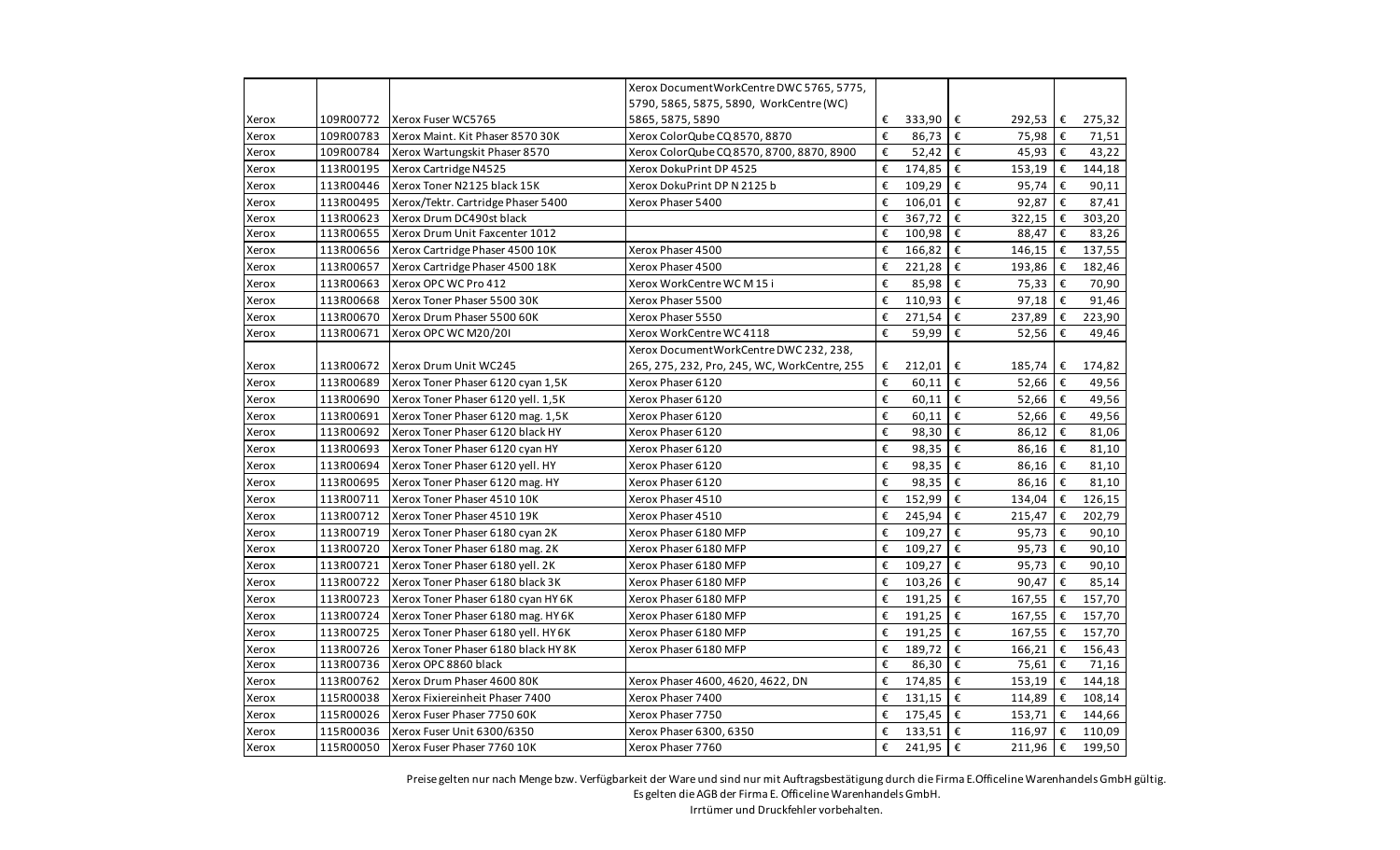| Xerox | 115R00056  | Xerox Fuser 220V Phaser 6360                   | Xerox Phaser 6360                             | €                       | 120,85 $\epsilon$   | 105,88                           | €          | 99,65    |
|-------|------------|------------------------------------------------|-----------------------------------------------|-------------------------|---------------------|----------------------------------|------------|----------|
| Xerox | 115R00077  | Xerox Fuser Phaser 6600                        | Xerox Phaser 6600, DN, N                      | €                       | $179,70$ €          | 157,43                           | €          | 148,17   |
| Xerox | 13R00560   | Xerox OPC 1255CP 40K                           |                                               | €                       | $364,17$ €          | 319,05                           | €          | 300,28   |
| Xerox | 013R00588  | Xerox Drum WC Pro C2128                        |                                               | €                       | 131,15              | €<br>114,89                      | €          | 108,14   |
|       |            |                                                | Xerox WorkCentre (WC) M 123, WC, 128, 123, C, |                         |                     |                                  |            |          |
| Xerox | 013R00589  | Xerox OPC WC 123/128 black                     | 128                                           | €                       | 98,35               | €<br>86,16                       | €          | 81,10    |
| Xerox | 013R00603  | Xerox OPC Docucolor 242 color                  | Xerox Docucolor (DC) 242                      | €                       | 207,64              | €<br>181,91                      | €          | 171,21   |
| Xerox | 013R00606  | Xerox Cartridge WC PE120/120i                  | Xerox PE 120, i                               | €                       | 98,35               | €<br>86,16                       | €          | 81,10    |
| Xerox | 013R00607  | Xerox Toner PE114                              | Xerox PE 114                                  | €                       | 65,57 $\epsilon$    | 57,44                            | €          | 54,06    |
| Xerox | 013R00623  | Xerox OPC WC 4150 black                        | Xerox WorkCentre (WC) 4150                    | €                       | 260,32 $\epsilon$   | 228,06                           | €          | 214,65   |
| Xerox | 013R00624  | Xerox OPC WC 7228 black                        | Xerox WorkCentre (WC) 7235, 7335              | €                       | $109,29$ €          | 95,74                            | €          | 90,11    |
| Xerox | 013R00625  | Xerox Cartridge WC 3119                        | Xerox DokumentWorkCentre (DWC) 3119           | €                       | 93,09 $\varepsilon$ | 81,56                            | €          | 76,76    |
| Xerox | 013R00628  | Xerox Drum Faxcenter 2121                      |                                               | €                       | 130,53 $\epsilon$   | 114,36                           | €          | 107,63   |
| Xerox | 013R00636  | Xerox OPC WC 7132 black                        | Xerox WorkCentre (WC) 7132, 7232, 7242        | €                       | 149,75              | €<br>131,20                      | €          | 123,48   |
|       |            |                                                | Xerox WorkCentre (WC) 7120, 7220, 7225,       |                         |                     |                                  |            |          |
| Xerox | 013R00657  | Xerox OPC WC 7120 black                        | 7125, WC                                      |                         | € $133,11$          | €<br>116,61                      |            | € 109,75 |
|       |            |                                                | Xerox WorkCentre (WC) 7120, 7220, 7225,       |                         |                     |                                  |            |          |
| Xerox | 013R00658  | Xerox OPC WC 7120 yell.                        | 7125, WC                                      | €                       | 144,25              | €<br>126,38                      | €          | 118,94   |
|       |            |                                                | Xerox WorkCentre (WC) 7120, 7220, 7225,       |                         |                     |                                  |            |          |
| Xerox | 013R00659  | Xerox OPC WC 7120 mag.                         | 7125, WC                                      | €                       | 144,25              | €<br>126,38                      | €          | 118,94   |
|       |            |                                                | Xerox WorkCentre (WC) 7120, 7220, 7225,       |                         |                     |                                  |            |          |
| Xerox | 013R00660  | Xerox OPC WC 7120 cyan                         | 7125, WC                                      | €                       | 144,25              | €<br>126,38                      | €          | 118,94   |
| Xerox | 013R00662  | Xerox OPC WC 7525 black                        | Xerox WorkCentre (WC) 7525, 7547, 7556        | €                       | $191,25$ €          | 167,55                           | $\epsilon$ | 157,70   |
| Xerox | 013R00664  | Xerox Trommel Colour 560/570 color             | Xerox Colour 560, 570                         | €                       | 171,59 $\epsilon$   | 150,33                           | €          | 141,49   |
| Xerox | 016188800X | Tektronix Fuser Pha.7700 60K                   | Xerox Phaser 7700                             | €                       | 217,11              | €<br>190,20                      | €          | 179,02   |
| Xerox |            | 016193200X Xerox/Tektr.Maint.Kit Pha. 860/8200 | Xerox Phaser 8200, 860                        | €                       | 51,97               | €<br>45,53                       | €          | 42,86    |
| Xerox |            | 016194400X Xerox/Tektr. Toner Pha.7700 cyan    | Xerox Phaser 7700                             | $\boldsymbol{\epsilon}$ | 89,61               | $\epsilon$<br>78,51              | €          | 73,89    |
| Xerox |            | 016194500X Xerox/Tektr. Toner Pha.7700 mag.    | Xerox Phaser 7700                             | €                       | 89,61               | $\epsilon$<br>78,51              | €          | 73,89    |
| Xerox |            | 016194600X Xerox/Tektr. Toner Pha.7700 yell.   | Xerox Phaser 7700                             | €                       | 89,61               | $\boldsymbol{\epsilon}$<br>78,51 | €          | 73,89    |
| Xerox |            | 016194700X Xerox/Tektr. Toner Pha.7700 black   | Xerox Phaser 7700                             | €                       | 43,72               | €<br>38,30                       | €          | 36,05    |
| Xerox |            | 016197800X Xerox/Tektr. Toner Pha.7300 mag.    | Xerox Phaser 7300                             | €                       | 185,78              | €<br>162,76                      | €          | 153,18   |
| Xerox |            | 016197900X Xerox/Tektr. Toner Pha.7300 yell.   | Xerox Phaser 7300                             | €                       | 185,78              | $\epsilon$<br>162,76             | €          | 153,18   |
| Xerox |            | 016198000X Xerox/Tektr. Toner Pha.7300 black   | Xerox Phaser 7300                             | €                       | 76,50 €             | 67,02                            | €          | 63,08    |
| Xerox |            | 016201500X Xerox/Tektr. Fuser Pha.6200         | Xerox Phaser 6200                             | €                       | 199,76              | $\epsilon$<br>175,01             | €          | 164,71   |
| Xerox |            | 016204000X Xerox/Tektr.Stix Pha.8200 black 1x5 | Xerox Phaser 8200                             | €                       | 88,75               | €<br>77,75                       | €          | 73,18    |
| Xerox |            | 016204200X Xerox/Tektr.Stix Pha.8200 mag. 1x2  | Xerox Phaser 8200                             | €                       | 93,60               | €<br>82,00                       | €          | 77,18    |
| Xerox |            | 016204300X Xerox/Tektr.Stix Pha.8200 yell. 1x2 | Xerox Phaser 8200                             | €                       | 93,60               | $\epsilon$<br>82,00              | €          | 77,18    |
| Xerox |            | 016204400X Xerox/Tektr.Stix Pha.8200 black1x10 | Xerox Phaser 8200                             | €                       | 164,81              | $\epsilon$<br>144,39             | €          | 135,90   |
| Xerox |            | 016204500X Xerox/Tektr.Stix Pha.8200 cyan 1x5  | Xerox Phaser 8200                             | €                       | 164,81              | €<br>144,39                      | €          | 135,90   |
| Xerox |            | 016204600X Xerox/Tektr.Stix Pha.8200 mag. 1x5  | Xerox Phaser 8200                             | €                       | 164,81              | €<br>144,39                      | €          | 135,90   |
| Xerox |            | 016204700X Xerox/Tektr.Stix Pha.8200 yell. 1x5 | Xerox Phaser 8200                             | €                       | 164,81              | €<br>144,39                      | €          | 135,90   |
| Xerox |            | 001R00610 Xerox Transferband WX712             |                                               | €                       | 170,49 €            | 149,36                           | €          | 140,58   |
|       |            |                                                |                                               |                         |                     |                                  |            |          |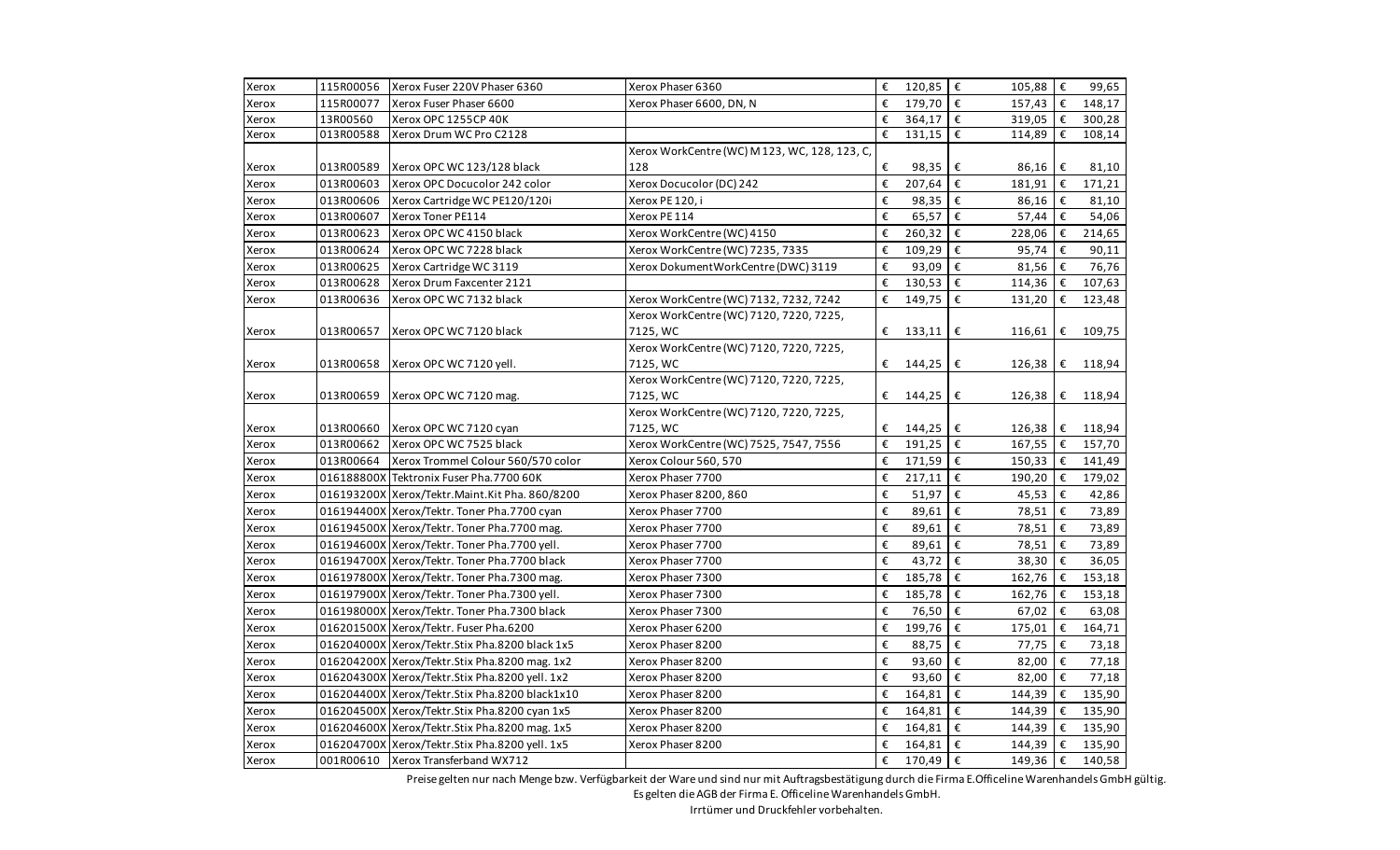|       |           |                                       | Xerox WorkCentre (WC) 7425, 7428, 7435,      |   |                        |            |                  |            |        |
|-------|-----------|---------------------------------------|----------------------------------------------|---|------------------------|------------|------------------|------------|--------|
|       |           |                                       | 7525, 7530, 7535, 7545, 7556, 7830, 7835,    |   |                        |            |                  |            |        |
| Xerox | 001R00613 | Xerox Transport Cleaner WC 7835       | 7845,7855                                    | € | $107,10$ $\in$         |            | 93,83            | €          | 88,31  |
| Xerox | 604K07060 | Xerox Reinigungsband WC7335           | Xerox WorkCentre (WC) 7335                   | € | 88,74 €                |            | 77,74            | $\epsilon$ | 73,17  |
| Xerox | 604K64592 | Xerox Fuser Unit 220V                 | Xerox Phaser 6500, WorkCentre (WC) 6505      | € | 87,43 $\epsilon$       |            | 76,59            | €          | 72,09  |
| Xerox |           | 675K47088/6 Xerox Drum Transfer Belt  | Xerox Phaser 6180 MFP                        | € | 224,03                 | $\epsilon$ | 196,27           | €          | 184,73 |
| Xerox |           | 675K47105(6 Xerox Fuser Assembly 220V | Xerox Phaser 6180 MFP                        | € | $196,71$ €             |            | 172,34           | €          | 162,20 |
| Xerox | 675K65663 | Xerox Fuser Assembly 220V             | Xerox Phaser 6128                            | € | 81,96 $\varepsilon$    |            | 71,81            | €          | 67,58  |
| Xerox | 675K70584 | Xerox Transfer Unit Phaser 6280       | Xerox Phaser 6280                            | € | 158,47                 | $\epsilon$ | 138,83           | €          | 130,66 |
| Xerox | 675K70605 | Xerox Fuser Unit 220V                 | Xerox Phaser 6280                            | € | 180,32 €               |            | 157,97           | €          | 148,68 |
| Xerox | 675K86305 | Xerox Fuser Unit 220V                 | Xerox Phaser 6140, (WC), WorkCentre          | € | 87,43 $\epsilon$       |            | 76,59            | €          | 72,09  |
|       |           |                                       | Xerox 6130, Phaser 6125, , 6128, 6130, 6140, |   |                        |            |                  |            |        |
| Xerox | 676K5360  | Xerox Drum Phaser 6500 black          | 6500, WorkCentre (WC) 6140, 6505,            | € | $169,72 \in$           |            | 148,69           | €          | 139,94 |
|       |           |                                       | Xerox CopyCentre C 35, 45, 55,               |   |                        |            |                  |            |        |
|       |           |                                       | DocumentCentre (DC) 20, WorkCentre WC        |   |                        |            |                  |            |        |
| Xerox | 006R01046 | Xerox Toner CopyCentre C35/55 1x2     | 5632, 5638, 5645, 5655, 245, Pro, 255, 545   | € | $225,45$ €             |            | 197,51           | ∣€         | 185,90 |
|       |           |                                       | Xerox CopyCentre C 32, 40, Docoment Centre   |   |                        |            |                  |            |        |
| Xerox | 006R01122 | Xerox Toner DC1632/2240 black         | DC 1632, 2240, 3535                          | € | 131,15 $\epsilon$      |            | 114,89           | €          | 108,14 |
|       |           |                                       | Xerox CopyCentre C 32, 40, Docoment Centre   |   |                        |            |                  |            |        |
| Xerox | 006R01123 | Xerox Toner DC1632/2240 cyan          | DC 1632, 2240, 3535                          | € | 87,43 $\epsilon$       |            | 76,59            | €          | 72,09  |
|       |           |                                       | Xerox CopyCentre C 32, 40, Docoment Centre   |   |                        |            |                  |            |        |
| Xerox | 006R01124 | Xerox Toner DC1632/2240 mag.          | DC 1632, 2240, 3535                          | € | 87,43                  | €          | 76,59            | €          | 72,09  |
|       |           |                                       | Xerox CopyCentre C 32, 40, Docoment Centre   |   |                        |            |                  |            |        |
| Xerox | 006R01125 | Xerox Toner DC1632/2240 yell.         | DC 1632, 2240, 3535                          | € | 87,43                  | €          | 76,59            | €          | 72,09  |
|       |           |                                       | Xerox CopyCentre C 165, 175, 265, 275,       |   |                        |            |                  |            |        |
|       |           |                                       | DocumentWorkCentre DWC 232, 238, 265, 275,   |   |                        |            |                  |            |        |
| Xerox | 006R01146 | Xerox Toner WC 232 black 1x2          | 232, Pro                                     | € | $146,44$ €             |            | 128,29           | €          | 120,74 |
| Xerox | 006R01153 | Xerox Toner WC M24 black              | Xerox WorkCentre WC M 24                     | € | $109,29$ €             |            | 95,74            | €          | 90,11  |
| Xerox | 006R01154 | Xerox Toner WC M24 cyan               | Xerox WorkCentre WCM24                       | € | 103,82 $\epsilon$      |            | 90,96            | €          | 85,61  |
| Xerox | 006R01155 | Xerox Toner WC M24 mag.               | Xerox WorkCentre WC M 24                     | € | $103,82$ $\varepsilon$ |            | 90,96            | €          | 85,61  |
| Xerox | 006R01156 | Xerox Toner WC M24 yell.              | Xerox WorkCentre WCM24                       | € | $103,82$ $\varepsilon$ |            | 90,96            | €          | 85,61  |
| Xerox | 006R01160 | Xerox Toner WC 5325 black             | Xerox WorkCentre (WC) 5325, 5330, 5335       | € | 59,90 €                |            | 52,48            | €          | 49,39  |
|       |           |                                       | Xerox CopyCentre C 3545, WorkCentre (WC)     |   |                        |            |                  |            |        |
|       |           |                                       | 7228, 7235, 7245, 7328, 7335, 7345, 7346,    |   |                        |            |                  |            |        |
| Xerox | 006R01175 | Xerox Toner black 16K                 | 2128, PRO, 2636, 3545                        | € | 98,35 €                |            | 86,16            | €          | 81,10  |
|       |           |                                       | Xerox CopyCentre C 3545, WorkCentre (WC)     |   |                        |            |                  |            |        |
|       |           |                                       | 7228, 7235, 7245, 7328, 7335, 7345, 7346,    |   |                        |            |                  |            |        |
| Xerox | 006R01176 | Xerox Toner cyan 16K                  | 2128, PRO, 2636, 3545                        | € | 98,35 €                |            | 86,16            | €          | 81,10  |
|       |           |                                       | Xerox CopyCentre C 3545, WorkCentre (WC)     |   |                        |            |                  |            |        |
|       |           |                                       | 7228, 7235, 7245, 7328, 7335, 7345, 7346,    |   |                        |            |                  |            |        |
| Xerox |           | 006R01177 Xerox Toner mag. 16K        | 2128, PRO, 2636, 3545                        | € | 98,35 €                |            | 86,16 $\epsilon$ |            | 81,10  |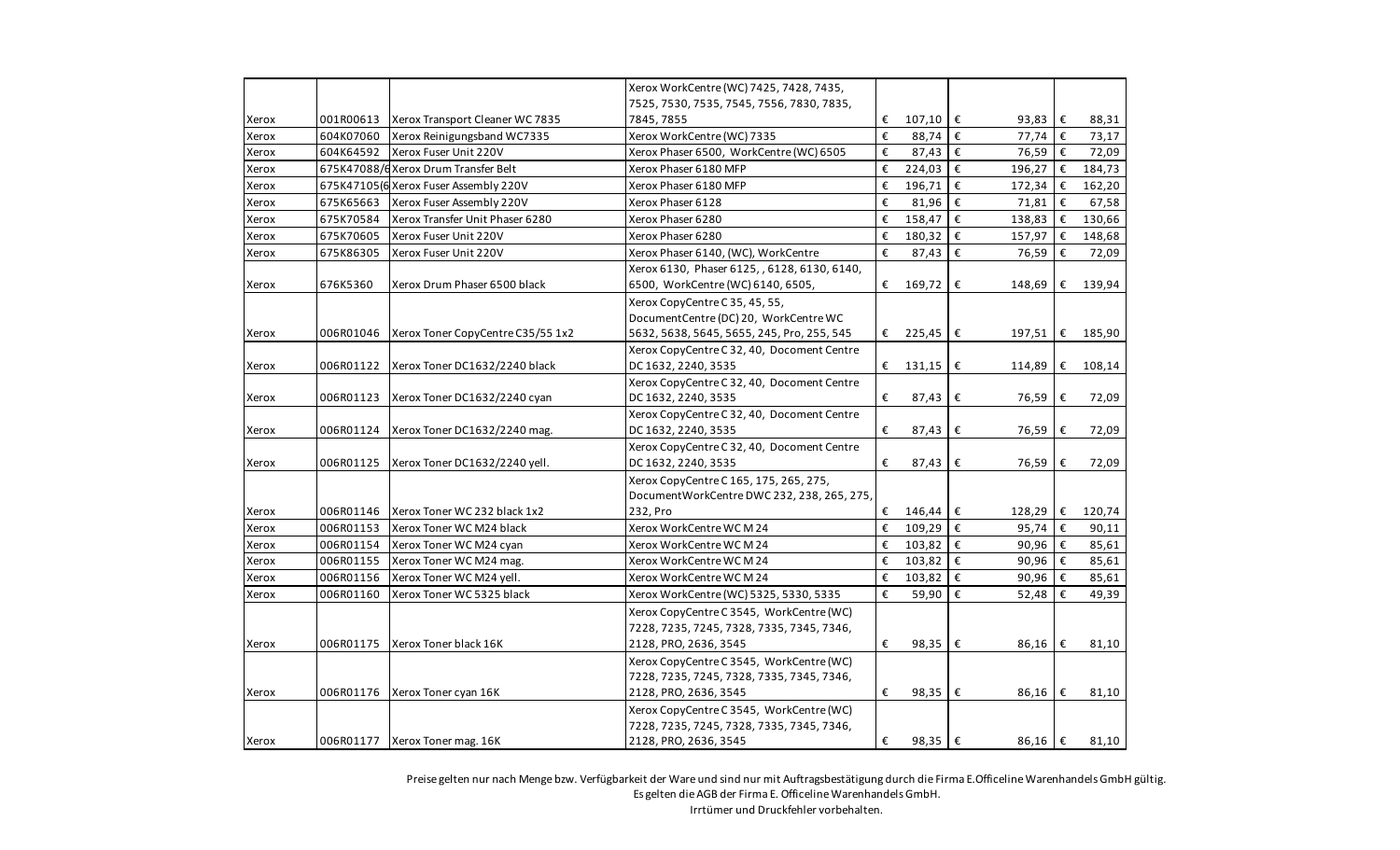|       |           |                                      | Xerox CopyCentre C 3545, WorkCentre (WC)                                                                                                   |                         |                      |                   |   |                 |
|-------|-----------|--------------------------------------|--------------------------------------------------------------------------------------------------------------------------------------------|-------------------------|----------------------|-------------------|---|-----------------|
|       |           |                                      | 7228, 7235, 7245, 7328, 7335, 7345, 7346,                                                                                                  |                         |                      |                   |   |                 |
| Xerox | 006R01178 | Xerox Toner yell. 16K                | 2128, PRO, 2636, 3545                                                                                                                      | €                       | 98,35 €              | 86,16             | € | 81,10           |
| Xerox | 006R01179 | Xerox Toner CopyCentre C118          | Xerox CopyCentre C 118, M, WorkCentre, i                                                                                                   | $\boldsymbol{\epsilon}$ | 43,82 $\epsilon$     | 38,39             | € | 36,13           |
|       |           |                                      | Xerox WorkCentre (WC) M 123, WC, 128, 123, C,                                                                                              |                         |                      |                   |   |                 |
| Xerox | 006R01182 | Xerox Toner WC M123/128 black        | 128                                                                                                                                        | €                       | 69,94 €              | 61,28             | € | 57,67           |
| Xerox | 006R01238 | Xerox Toner 6204 black               | Xerox 6204                                                                                                                                 | €                       | 81,96 $\varepsilon$  | 71,81             | € | 67,58           |
| Xerox | 006R01263 | Xerox Toner WC 7132 yell.            | Xerox WorkCentre (WC) 7132, 7232, 7242                                                                                                     | $\boldsymbol{\epsilon}$ | 87,43 €              | 76,59             | € | 72,09           |
| Xerox | 006R01264 | Xerox Toner WC 7132 mag.             | Xerox WorkCentre (WC) 7132, 7232, 7242                                                                                                     | €                       | 87,43 $\xi$          | 76,59             | € | 72,09           |
| Xerox | 006R01265 | Xerox Toner WC 7132 cyan             | Xerox WorkCentre (WC) 7132, 7232, 7242                                                                                                     | €                       | 87,43 $\epsilon$     | 76,59             | € | 72,09           |
|       |           |                                      |                                                                                                                                            |                         |                      |                   |   |                 |
| Xerox | 006R01271 | Xerox Toner WC 7132 yell. OST Europa | Xerox WorkCentre (WC) 7132 - Osteuropa Gerät                                                                                               | €                       | 71,22                | €<br>62,40        | € | 58,73           |
| Xerox | 006R01272 | Xerox Toner WC 7132 mag. OST Europa  | Xerox WorkCentre (WC) 7132 - Osteuropa Gerät                                                                                               | €                       | 71,22                | €<br>62,40        | € | 58,73           |
| Xerox | 006R01273 | Xerox Toner WC 7132 cyan OST Europa  | Xerox WorkCentre (WC) 7132 - Osteuropa Gerät                                                                                               | €                       | $71,22$   €          | 62,40             | € | 58,73           |
| Xerox | 006R01275 | Xerox Toner WC 4150 black            | Xerox WorkCentre (WC) 4150                                                                                                                 | €                       | 136,35 $\epsilon$    | 119,45 $\epsilon$ |   | 112,42          |
| Xerox | 006R01278 | Xerox Toner WC 4118                  | Xerox WorkCentre WC 4118                                                                                                                   | €                       | $100,94$ $\in$       | 88,43             | € | 83,23           |
| Xerox | 006R01297 | Xerox Toner Faxcenter 2121           | Xerox FaxCenter FC 2121, FaxCentre                                                                                                         | €                       | 123,38 $\varepsilon$ | 108,09            | € | 101,74          |
| Xerox | 006R01317 | Xerox Toner WC 7132 black            | Xerox WorkCentre (WC) 7132, 7232, 7242                                                                                                     | €                       | 71,03 $\varepsilon$  | 62,23             | € | 58,57           |
| Xerox | 006R01319 | Xerox Toner WC 7132 black            | Xerox WorkCentre (WC) 7132                                                                                                                 | €                       | 80,97                | €<br>70,94        | € | 66,77           |
| Xerox | 6R1395    | Xerox Toner 7435 black 25K           | Xerox WorkCentre (WC) 7425, 7428, 7435                                                                                                     | €                       | 87,43                | €<br>76,59        | € | 72,09           |
| Xerox | 6R1396    | Xerox Toner 7435 yell. 15K           | Xerox WorkCentre (WC) 7425, 7428, 7435                                                                                                     | €                       | 97,61                | l€<br>85,52       | € | 80,49           |
| Xerox | 6R1397    | Xerox Toner 7435 mag. 15K            | Xerox WorkCentre (WC) 7425, 7428, 7435                                                                                                     | €                       | 97,61 $\epsilon$     | 85,52             | € | 80,49           |
| Xerox | 6R1398    | Xerox Toner 7435 cyan 15K            | Xerox WorkCentre (WC) 7425, 7428, 7435                                                                                                     | €                       | 97,61 $\epsilon$     | 85,52             | € | 80,49           |
| Xerox | 006R1449  | Xerox Toner WC7655 1x2 black         | Xerox DocumentWorkCentre DWC 7655,<br>Dokument Centre DC 240, 242, 250, 252, 260,<br>WorkCentre (WC) 6755, 6765, 6775, 7655,<br>7665,7675  | €                       | 142,07 €             | 124,47            | € | 117,14          |
| Xerox | 006R1450  | Xerox Toner WC7655 1x2 yell.         | Xerox DocumentWorkCentre DWC 7655,<br>Dokument Centre DC 240, 242, 250, 252, 260,<br>WorkCentre (WC) 6755, 6765, 6775, 7655,<br>7665,7675  |                         | € 203,27 $\epsilon$  | 178,08 €          |   | 167,61          |
| Xerox | 006R1451  | Xerox Toner WC7655 1x2 mag.          | Xerox DocumentWorkCentre DWC 7655,<br>Dokument Centre DC 240, 242, 250, 252, 260,<br>WorkCentre (WC) 6755, 6765, 6775, 7655,<br>7665, 7675 | €                       | $203,27$ €           | 178,08            | € | 167,61          |
| Xerox | 006R1452  | Xerox Toner WC7655 1x2 cyan          | Xerox DocumentWorkCentre DWC 7655,<br>Dokument Centre DC 240, 242, 250, 252, 260,<br>WorkCentre (WC) 6755, 6765, 6775, 7655,<br>7665,7675  | €                       | $203,27$ €           |                   |   | 178,08 € 167,61 |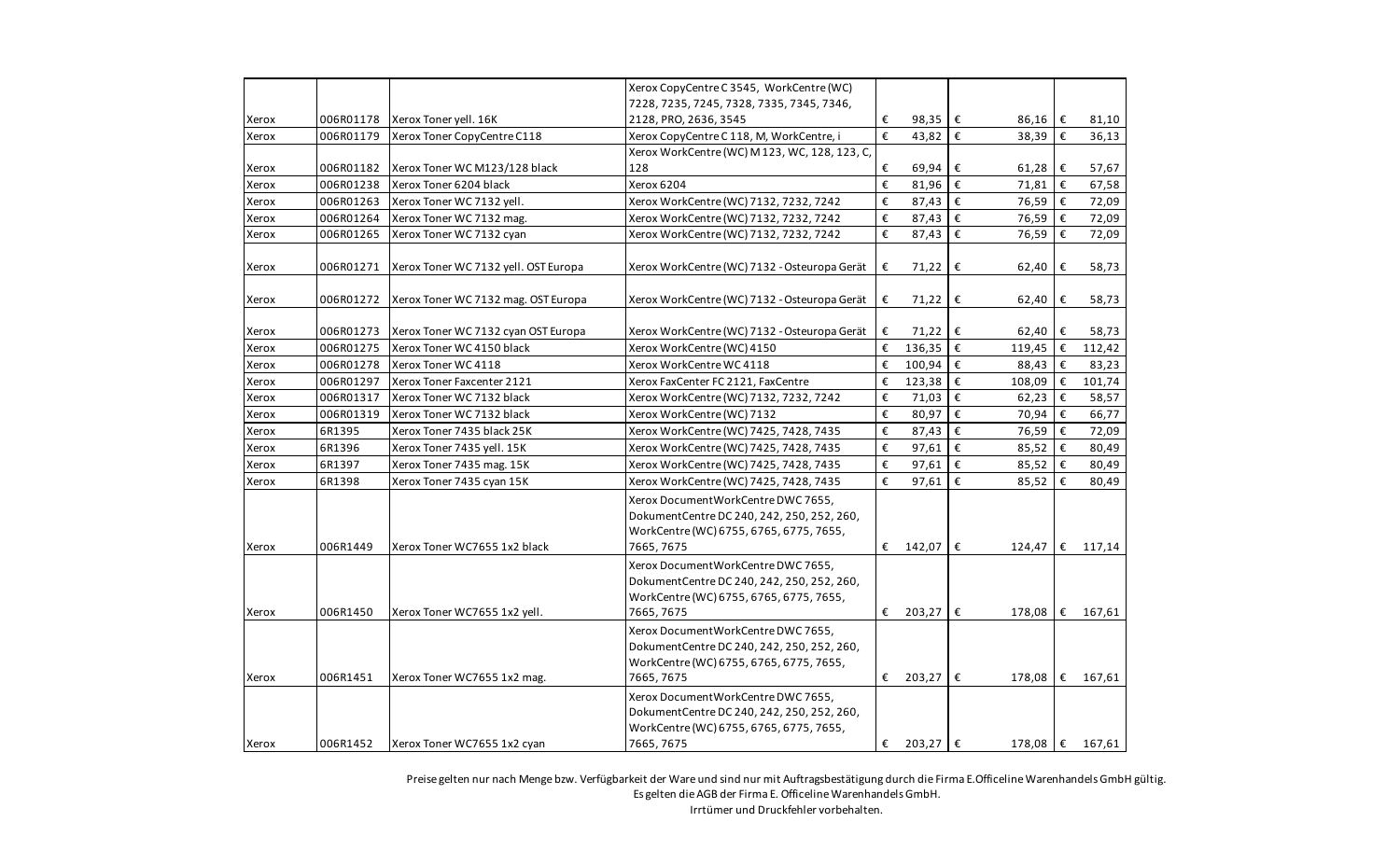|       | 006R01457 | Xerox Toner WC7120 blk West-Europa       | Xerox WorkCentre (WC) 7120, 7220, 7225,<br>7125, WC | €                       | 54,64                       |            | 47,87            | €          | 45,06  |
|-------|-----------|------------------------------------------|-----------------------------------------------------|-------------------------|-----------------------------|------------|------------------|------------|--------|
| Xerox |           |                                          | Xerox Phaser 8560, WorkCentre (WC) 7120,            |                         |                             | €          |                  |            |        |
| Xerox | 006R01458 | Xerox Toner WC7120 yell West-Europa      | 7220, 7225, 7125, WC                                | €                       | 97,61                       | €          | 85,52            | €          | 80,49  |
|       |           |                                          | Xerox Phaser 8560, WorkCentre (WC) 7120,            |                         |                             |            |                  |            |        |
| Xerox | 006R01459 | Xerox Toner WC7120 mag. West-Europa      | 7220, 7225, 7125, WC                                | €                       | 97,61                       | €          | 85,52            | €          | 80,49  |
|       |           |                                          | Xerox Phaser 8560, WorkCentre (WC) 7120,            |                         |                             |            |                  |            |        |
| Xerox | 006R01460 | Xerox Toner WC7120 cyan West-Europa      | 7220, 7225, 7125, WC                                | €                       | 97,61                       | €          | 85,52            | €          | 80,49  |
|       |           |                                          |                                                     |                         |                             |            |                  |            |        |
| Xerox | 006R01461 | Xerox Toner WC 7120 black Ost-Europa     | Xerox WorkCentre (WC) 7120 - Osteuropa Gerät        | €                       | 69,87                       | €          | 61,21            | €          | 57,61  |
| Xerox | 006R01462 | Xerox Toner WC 7120 yell. Ost-Europa     | Xerox WorkCentre (WC) 7120 - Osteuropa Gerät        | €                       | 101,63                      | €          | 89,04            | €          | 83,80  |
|       |           |                                          |                                                     |                         |                             |            |                  |            |        |
| Xerox | 006R01463 | Xerox Toner WC 7120 mag. Ost-Europa      | Xerox WorkCentre (WC) 7120 - Osteuropa Gerät        | €                       | 101,63                      | €          | 89,04            | €          | 83,80  |
| Xerox | 006R01464 | Xerox Toner WC 7120 cyan Ost-Europa      | Xerox WorkCentre (WC) 7120 - Osteuropa Gerät        | €                       | 101,63                      | €          | 89,04            | €          | 83,80  |
|       |           |                                          | Xerox WorkCentre (WC) 7525, 7530, 7535,             |                         |                             |            |                  |            |        |
| Xerox | 006R01513 | Xerox Toner WC7545 black 26K             | 7545, 7556, 7830, 7835, 7845, 7855                  | €                       | 71,03                       | €          | 62,23            | €          | 58,57  |
|       |           |                                          | Xerox WorkCentre (WC) 7525, 7530, 7535,             |                         |                             |            |                  |            |        |
| Xerox | 006R01514 | Xerox Toner WC7545 yell. 15K             | 7545, 7556, 7830, 7835, 7845, 7855                  | €                       | 90,71                       | €          | 79,47            | €          | 74,79  |
|       |           |                                          | Xerox WorkCentre (WC) 7525, 7530, 7535,             |                         |                             |            |                  |            |        |
| Xerox | 006R01515 | Xerox Toner WC7545 mag. 15K              | 7545, 7556, 7830, 7835, 7845, 7855                  | €                       | 90,71                       | €          | 79,47            | €          | 74,79  |
|       |           |                                          | Xerox WorkCentre (WC) 7525, 7530, 7535,             |                         |                             |            |                  |            |        |
| Xerox | 006R01516 | Xerox Toner WC7545 cyan 15K              | 7545, 7556, 7830, 7835, 7845, 7855                  | €                       | 90,71                       | €          | 79,47  €         |            | 74,79  |
| Xerox | 006R01525 | Xeron Toner black WorkCentre 550/560/570 | Xerox WorkCentre 550, 560, 570                      | €                       | 69,89 $\epsilon$            |            | 61,23            | $\epsilon$ | 57,62  |
| Xerox | 006R01526 | Xeron Toner yell. WorkCentre 550/560/570 | Xerox WorkCentre 550, 560, 570                      | $\boldsymbol{\epsilon}$ | $103,16$ €                  |            | 90,38            | €          | 85,06  |
| Xerox | 006R01527 | Xeron Toner mag. WorkCentre 550/560/570  | Xerox WorkCentre 550, 560, 570                      | €                       | $103,16$ €                  |            | 90,38            | ∣€         | 85,06  |
| Xerox | 006R01528 | Xeron Toner cyan WorkCentre 550/560/570  | Xerox WorkCentre 550, 560, 570                      | €                       | $103,16$ €                  |            | 90,38            | l€         | 85,06  |
| Xerox | 006R01551 | Xerox Toner WC 5845 black                | Xerox WorkCentre (WC) 5845                          | €                       | 133,11                      | $\epsilon$ | 116,61           | €          | 109,75 |
|       |           |                                          | Xerox CopyCentre C 65, 75, 90,                      |                         |                             |            |                  |            |        |
| Xerox | 006R90321 | Xerox Toner DC255/265 1x6 black          | DokumentCentre DC 255, 265                          | €                       | 206,55                      | €          | 180,96           | €          | 170,31 |
| Xerox | 848K52580 | Xerox Transfer Unit Phaser 6500          | Xerox Phaser 6500                                   | €                       | 124,59                      | €          | 109,15           | $\epsilon$ | 102,73 |
|       |           |                                          | Xerox DocumentWorkCentre DWC 5765, 5775,            |                         |                             |            |                  |            |        |
|       |           |                                          | 5790, 5865, 5875, 5890, WorkCentre (WC)             |                         |                             |            |                  |            |        |
| Xerox | 008R12896 | Xerox Waste Box WC35                     | 5845, 5855, 5865, 5875, 5890                        | €                       | $10,92 \in$                 |            | 9,57 $\epsilon$  |            | 9,01   |
|       |           |                                          | Xerox ColorQube CQ 9200, 9201, 9202, 9203,          |                         |                             |            |                  |            |        |
|       |           |                                          | 9300, 9301, 9302, 9303,                             |                         |                             |            |                  |            |        |
|       |           |                                          | DocumentWorkCentre DWC 5765, 5775, 5790,            |                         |                             |            |                  |            |        |
|       |           |                                          | 5865, 5875, 5890, WorkCentre (WC) 5845,             |                         |                             |            |                  |            |        |
|       |           |                                          | 5855, 5865, 5875, 5890, 7525, 7530, 7535,           |                         |                             |            |                  |            |        |
| Xerox | 008R12897 | Xerox Heftklammern DC490 8x2000          | 7545, 7556, 7830, 7835, 7845, 7855                  | €                       | 109,48                      | €          | 95,91            | $\epsilon$ | 90,27  |
| Xerox | 008R12898 | Xerox Heftklammern DC490 3x5000          |                                                     | €                       | 84,20 $\overline{\epsilon}$ |            | 73,76 $\epsilon$ |            | 69,42  |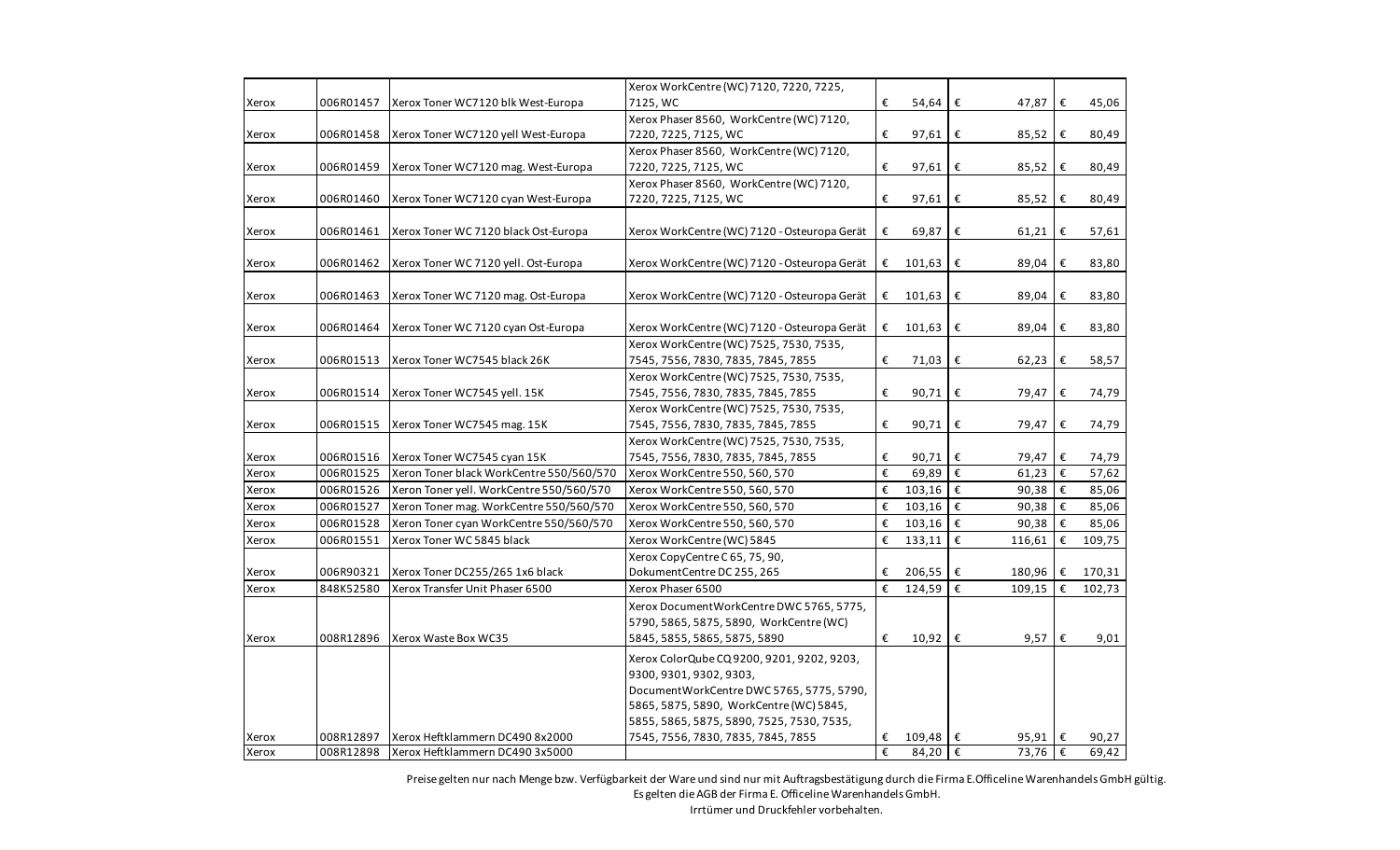|       |            |                                  | Xerox CopyCentre C 32, 40, Docoment Centre    |                       |                             |            |                      |     |        |
|-------|------------|----------------------------------|-----------------------------------------------|-----------------------|-----------------------------|------------|----------------------|-----|--------|
| Xerox | 008R12903  | Xerox Waste Toner DC1632/2240    | DC 1632, 2240, 3535, WorkCentre WC M 24       | €                     | 38,23                       | €          | 33,49                | €   | 31,52  |
|       |            |                                  | Xerox Docoment Centre DC 3535, WorkCentre     |                       |                             |            |                      |     |        |
| Xerox | 008R12905  | Xerox Fuser Unit 220V            | <b>WCM24</b>                                  | €                     | 174,85 €                    |            | 153,19               | €   | 144,18 |
|       |            |                                  | Xerox ColorQube CQ 9200, 9201, 9202, 9203,    |                       |                             |            |                      |     |        |
|       |            |                                  | 9300, 9301, 9302, 9303,                       |                       |                             |            |                      |     |        |
|       |            |                                  | DocumentWorkCentre DWC 5765, 5775, 5790,      |                       |                             |            |                      |     |        |
|       |            |                                  | 5865, 5875, 5890, WorkCentre (WC) 5845,       |                       |                             |            |                      |     |        |
| Xerox | 008R12912  | Xerox Heftklammern               | 5855, 5865, 5875, 5890                        | €                     | 75,43  €                    |            | 66,08                | ∣€  | 62,19  |
| Xerox | 008R12915  | Xerox Heftklammern DC2240 3x5000 |                                               | $\overline{\epsilon}$ | 63,82 $\overline{\epsilon}$ |            | 55,91                | €   | 52,62  |
|       |            |                                  | Xerox Color C 75 Press, WorkCentre (WC) 7525, |                       |                             |            |                      |     |        |
|       |            |                                  | 7530, 7535, 7545, 7556, 7830, 7835, 7845,     |                       |                             |            |                      |     |        |
| Xerox | 008R12925  | Xerox Heftklammern DC2101 4x5000 | 7855                                          | €                     | 69,94 $\epsilon$            |            | $61,28$   $\epsilon$ |     | 57,67  |
|       |            |                                  | Xerox Color C 75 Press, ColorQube CQ 9200,    |                       |                             |            |                      |     |        |
|       |            |                                  | 9201, 9202, 9203, 9300, 9301, 9302, 9303,     |                       |                             |            |                      |     |        |
|       |            |                                  | DocumentWorkCentre DWC 5765, 5775, 5790,      |                       |                             |            |                      |     |        |
|       |            |                                  | 5865, 5875, 5890, Phaser 5550, WorkCentre     |                       |                             |            |                      |     |        |
|       |            |                                  | (WC) 4250, 5845, 5855, 5865, 5875, 5890,      |                       |                             |            |                      |     |        |
|       |            |                                  | 7525, 7530, 7535, 7545, 7556, 7830, 7835,     |                       |                             |            |                      |     |        |
| Xerox | 008R12941  | Xerox Heftklammern PH5500 3x5000 | 7845,7855                                     | €                     | $41,05$ €                   |            | 35,96                | €   | 33,85  |
|       |            |                                  | Xerox Color C 75 Press, ColorQube CQ 9200,    |                       |                             |            |                      |     |        |
|       |            |                                  | 9201, 9202, 9203, 9300, 9301, 9302, 9303,     |                       |                             |            |                      |     |        |
|       |            |                                  | DocumentWorkCentre DWC 5765, 5775, 5790,      |                       |                             |            |                      |     |        |
|       |            |                                  | 5865, 5875, 5890, 7655, WorkCentre (WC)       |                       |                             |            |                      |     |        |
|       |            |                                  | 5845, 5855, 5865, 5875, 5890, 7525, 7530,     |                       |                             |            |                      |     |        |
|       |            |                                  | 7535, 7545, 7556, 7655, 7665, 7675, 7830,     |                       |                             |            |                      |     |        |
| Xerox | 008R12964  | Xerox Heftklammern WC7665 1x5000 | 7835, 7845, 7855                              | €                     | $63,45$ $\epsilon$          |            | 55,59                | I€  | 52,32  |
|       |            |                                  | Xerox DocumentWorkCentre DWC 7655, (WC),      |                       |                             |            |                      |     |        |
| Xerox | 008R12990  | Xerox Waste Toner Bottle WC 7655 | WorkCentre                                    | €                     | $22,19$   €                 |            | 19,44                | €   | 18,30  |
| Xerox | 008R13014  | Xerox Waste Toner Bottle 6204    | Xerox 6204                                    | €                     | 63,37 $\epsilon$            |            | 55,51                | €   | 52,25  |
| Xerox | 008R13021  | Xerox Waste Toner Bottle WC 7132 | Xerox WorkCentre (WC) 7232                    | €                     | 27,18 $\epsilon$            |            | 23,81                | €   | 22,41  |
| Xerox | 008R13023  | Xerox Fuser Unit WC7132          | Xerox WorkCentre (WC) 7132                    | €                     | 223,94 $\epsilon$           |            | 196,19               | l € | 184,65 |
| Xerox | 008R13028, | <b>(Xerox Fuser Unit WC7245)</b> | Xerox WorkCentre (WC) 7245                    | €                     | $311,46$ €                  |            | 272,87               | €   | 256,82 |
| Xerox | 008R13041  | Xerox Heftklammern               | Xerox Color C 75 Press                        | €                     | 152,99                      | $\epsilon$ | 134,04               | €   | 126,15 |
| Xerox | 008R13045  | Xerox Fuser Unit 220V            | Xerox WorkCentre (WC) 7232                    | €                     | 177,47                      | $\epsilon$ | 155,48               | €   | 146,34 |
|       |            |                                  | Xerox WorkCentre (WC) 7525, 7530, 7535,       |                       |                             |            |                      |     |        |
| Xerox | 008R13061  | Xerox Waste Toner Bottle WC 7425 | 7545, 7556, 7830, 7835, 7845, 7855            | €                     | 27,78                       | ∣€         | 24,34                | €   | 22,90  |
| Xerox | 008R13088  | Xerox Fuser Unit WC7120          |                                               | €                     | 251,36                      | €          | 220,21               | €   | 207,26 |
|       |            |                                  | Xerox WorkCentre (WC) 7120, 7220, 7225,       |                       |                             |            |                      |     |        |
| Xerox | 008R13089  | Xerox Waste Toner Bottle WC 7120 | 7125, WC                                      | €                     | 24,91 €                     |            | 21,82 $\vert$ €      |     | 20,54  |